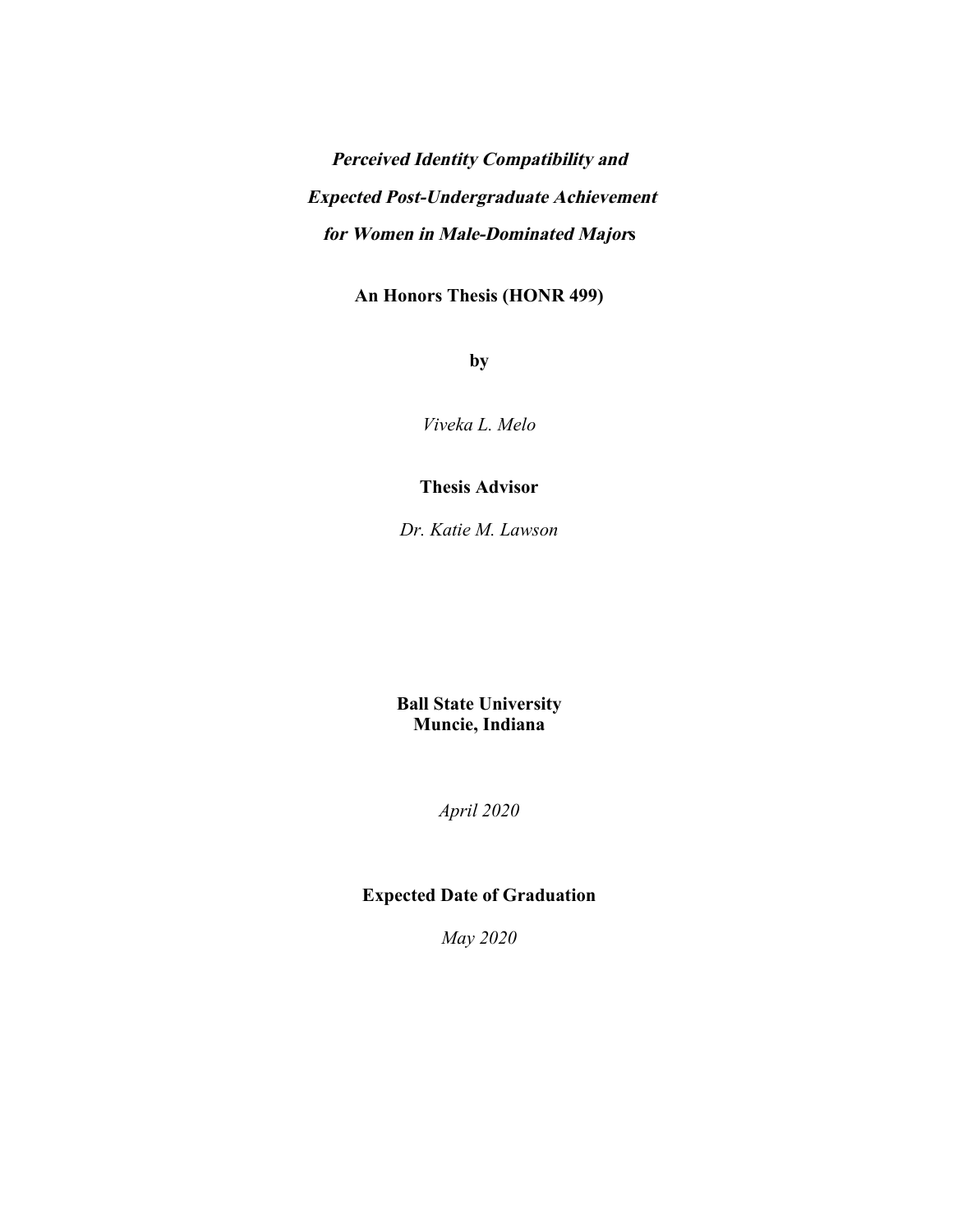#### **Abstract**

Women in male-dominated fields experience high rates of attrition. This attrition could be linked to perceived identity compatibility (PIC), which measures belonging between an individual and their field. London and colleagues (2011) found that women in STEM majors high in PIC also had higher motivation in STEM. The present study investigated the associations between PIC and expected post-undergraduate achievement among people in male-dominated majors (MDMs). It was predicted that higher levels of PIC would be associated with higher expected degree and more prestigious desired occupations, especially for women in MDMs. The dataset used is a part of a larger study examining the daily experiences of women in MDMs. Participants were separated into three groups: women in MDMs ( $n = 40$ ), men in MDMs ( $n = 40$ ), and women in GNMs (gender-neutral majors,  $n = 40$ ). Via a Qualtrics survey, participants reported their PIC (London et al., 2011), highest expected academic degree (from no degree to professional degree, PhD, MD, etc.), and desired occupation. Desired occupation responses were coded using the NORC occupational prestige score (Smith & Son, 2014). A series of multiple regression analyses with PIC as a predictor and the NORC score as the criterion variable. PIC was not a significant predictor of higher NORC scores ( $B = .32$ ,  $p = .04$ ) nor did it predict a higher expected degree ( $p = .64$ ). Future research could expand group design to include men in GNMs. It would also be valuable to recruit a more diverse sample as many theories on social belonging apply to more than simply gender.

*Keywords:* STEM, Gender, Social Belonging, Achievement, Education, Identity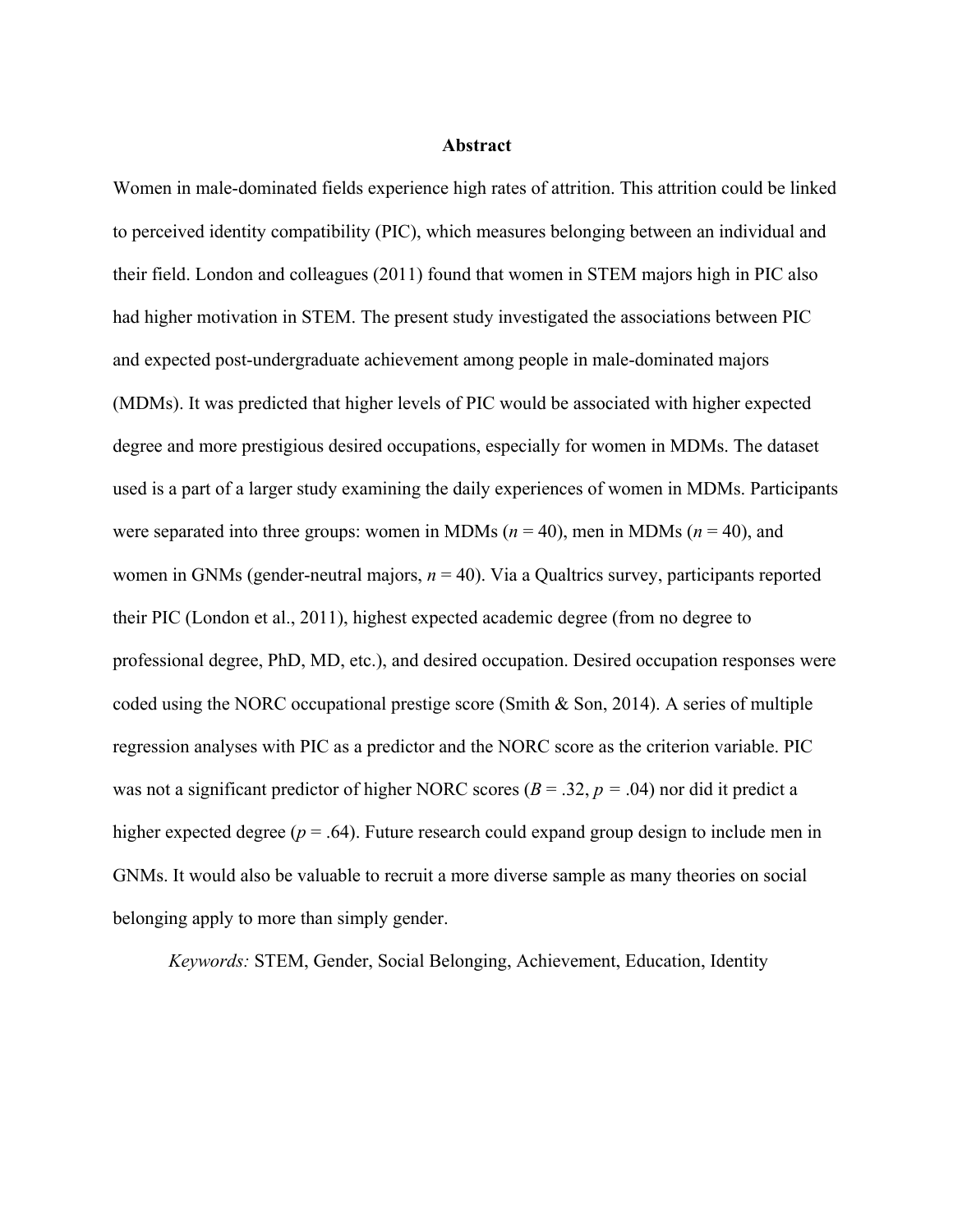#### **Acknowledgements**

It would be impossible to properly thank all of the people who have supported me throughout my educational journey. From the science teachers in middle and high school who encouraged me to question to the natural world to my family and friends who have supported me in every way imaginable, I have had constant encouragement to enjoy the process of learning.

As for this particular educational achievement, I have to thank Dr. Katie Lawson, my thesis advisor, who not only provided the dataset for my study and hours of tutelage but also was a role-model for me. Her support and guidance have helped me to believe that I, too, can find success as a woman in STEM.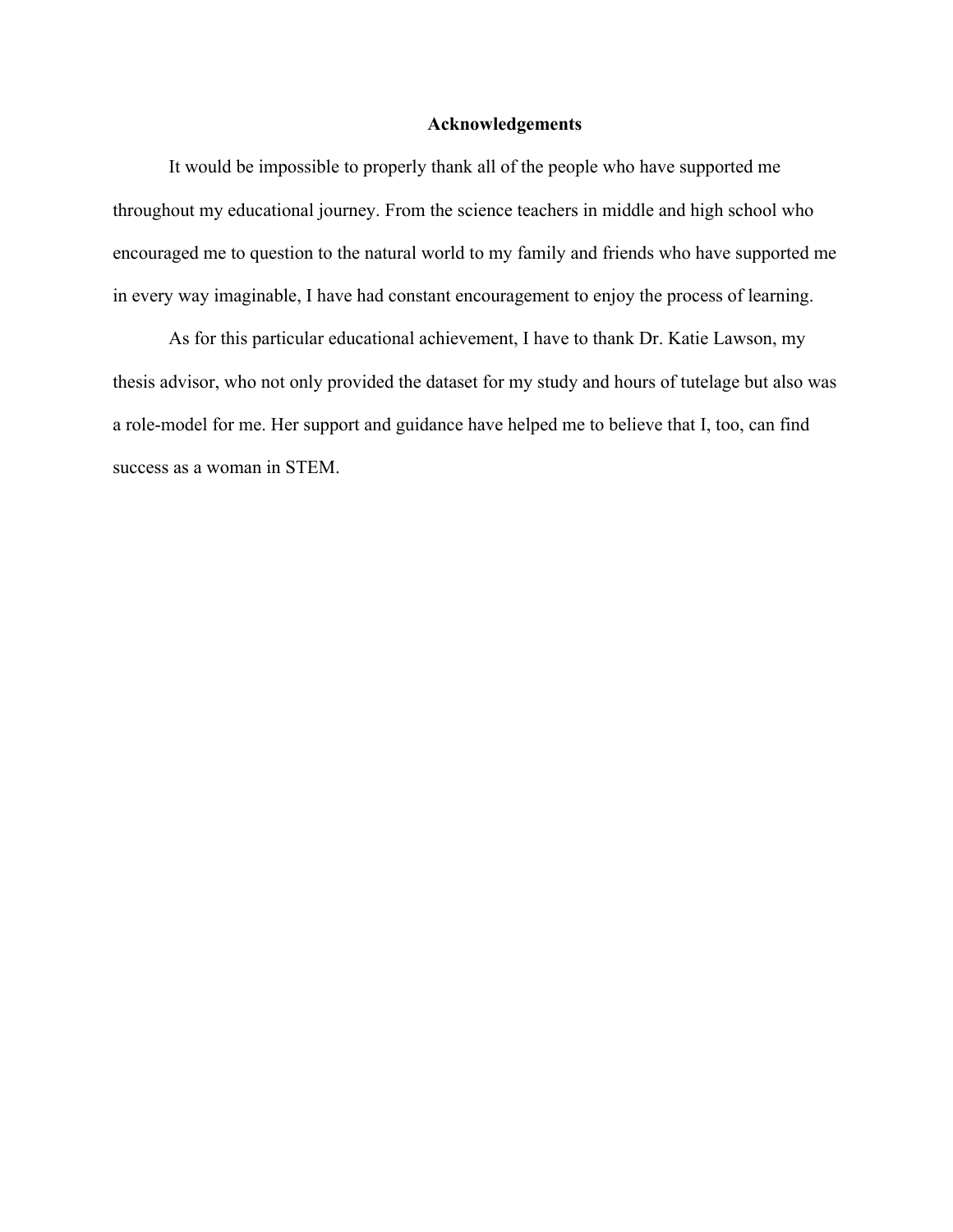#### **Process Analysis Statement**

This thesis began when Dr. Lawson told me about an archival dataset she had from a previous study. Her study focused on the effects of daily encounters with sexism, but due to the volume of data and the numerous variables she had measured, she believed the data set could be used in a student thesis. The data set had three distinct participant groups, each of which had a total of 40 participants: men in male-dominated majors (MDMs), women in MDMs, and women in gender-neutral majors (GNMs). MDMs were defined as programs that had a majority of male students at both the institutional level and national averages.

I began by exploring the dataset and the variables that I wanted to focus on. I was immediately interested in academic motivation and how it might be affected by a measure called Perceived Identity Compatibility (PIC) between gender and major. PIC is meant to measure the extent to which an individual feels that their gender fits with their major. I was interested in how PIC might correlate to their expected academic achievement.

Before creating a concrete hypothesis, I reviewed academic research on the gender gap in Science Technology, Engineering, and Math (STEM) subjects, social belonging, and academic achievement. The gender gap in STEM has been well documented and it exists in several capacities. There are few women who have access to STEM programs and education, then there are fewer still who participate in said programs, and even further, there are few who continue to progress in a STEM career. This phenomenon is often described as a leaky pipeline which has multiple drop-off points (Cronin & Roger, 1999). Throughout my review, I found that social belonging has shown a positive correlation to multiple factors that contribute to an individual's academic career including: academic motivation, academic performance, pursuit and completion of higher education.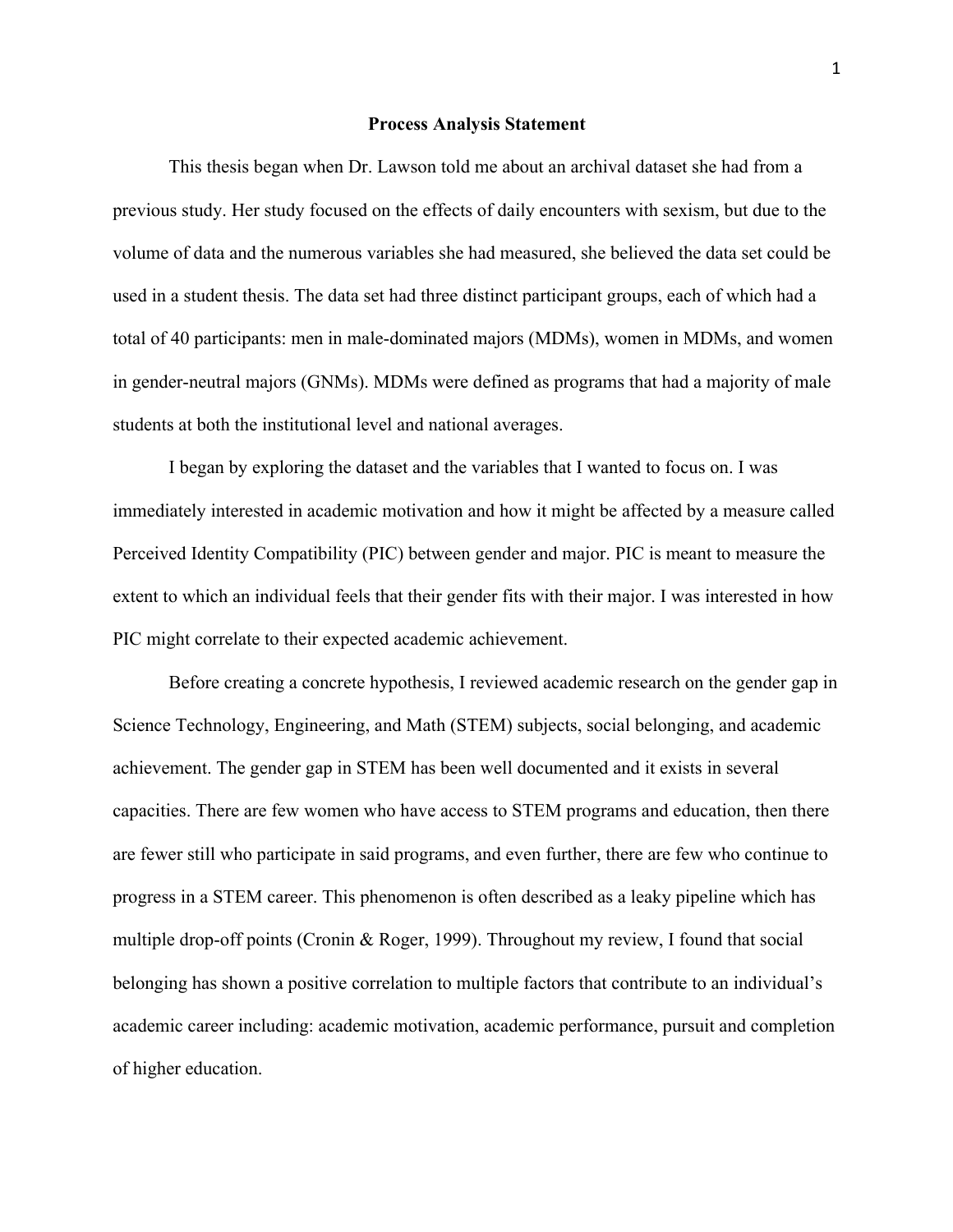Based on these findings, I hypothesized that a higher score in PIC would contribute to higher expected degrees as well as more prestigious desired occupations. In the original dataset, participants reported their highest expected degree (from "You don't expect to earn a degree" to "Professional degree") and their desired occupations (which was an open-ended response). To quantify their desire occupations, I used the NORC occupational prestige score (Smith & Son, 2014) which assigns a numerical value to the perceived prestige of an occupation. I believed that if an individual felt more socially accepted in their major, they would have more ambitious academic plans and in turn, more prestigious career aspirations. Further, I believed this relationship would be strongest for women in MDMs because social belonging is often most influential on minority groups (Walton & Cohen, 2007 and Cohen & Garcia, 2008).

To determine if my hypothesis was supported, I ran a series of statistical analyses using Statistical Product and Service Solutions (SPSS). After running these tests, I postulated on possible contributing factors to the results that I found. I also considered future research that would be of value to this field of study.

Overall, this thesis allowed for me to learn about the full lifecycle of an academic research study. It has prepared me for graduate school in a way that is incomparable to other coursework. It was also accepted for a poster session at the Mid-Western Psychological Association conference, which was unfortunately cancelled due to the COVID-19 pandemic.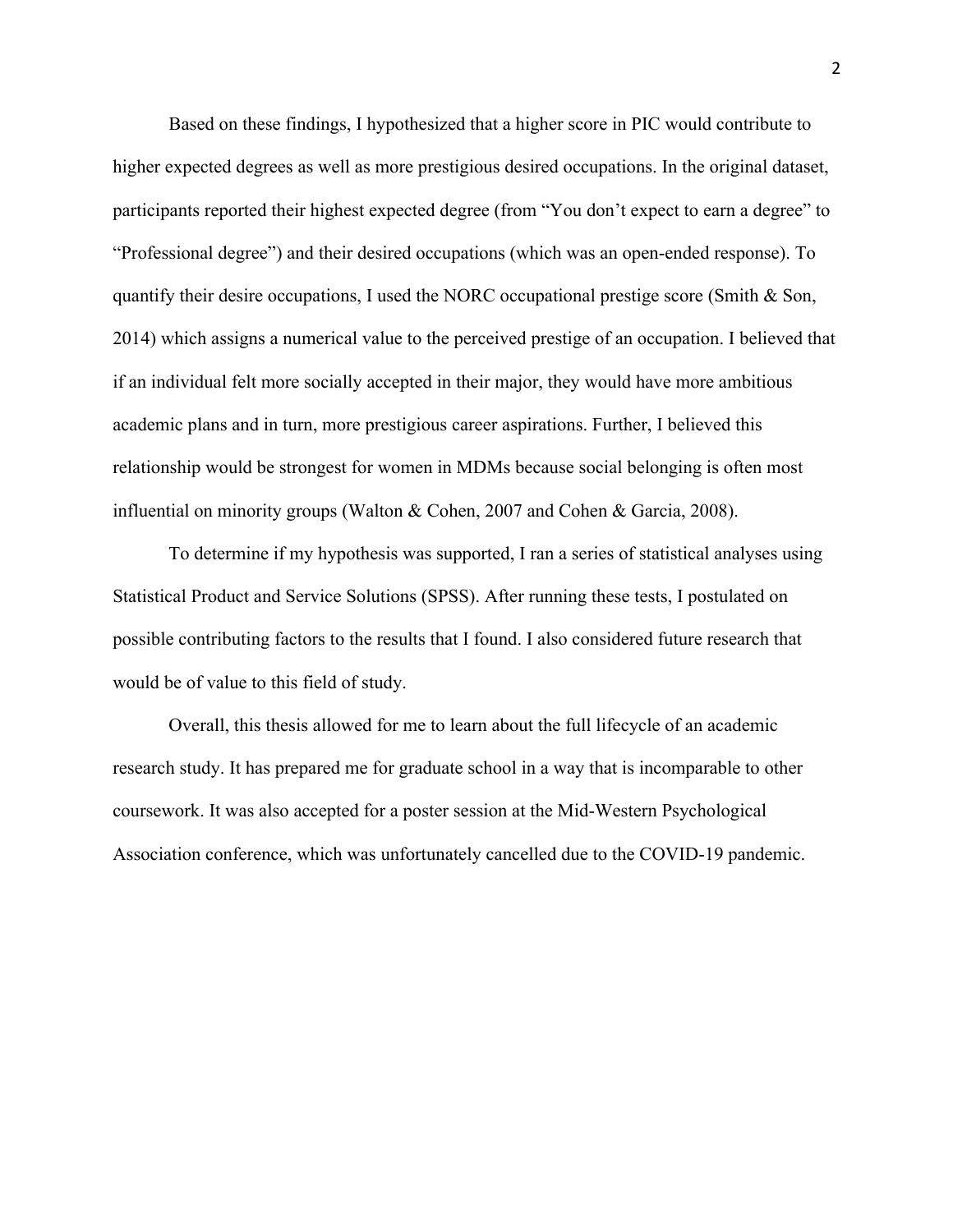# **Perceived Identity Compatibility and Expected Post-Undergraduate Achievement for Women in Male-Dominated Majors**

In the United States, there has been a significant effort to improve education in the Science, Technology, Engineering, and Mathematics fields (STEM). While there has been significant success in employment, from 9.7 million to 17.3 million occupations since 1990 (Graf, Fry & Funk, 2018), the gender gap has remained persistent. The lack of women in the STEM fields is present in both STEM jobs and in STEM degree-holders (Beede et al., 2011). This gender disparity has been well-documented in recent decades and it is a topic of frequent research. Since the 1980's, women have steadily overturned the gender gap in undergraduate participation (Goldin, 2006) to the point of being the majority of undergraduate students (Jacobs, 1999). Despite this parity in undergraduate study, women remain a minority in STEM undergraduate majors. Of the entire U.S. college-educated workforce, 6.7 million men have a STEM college degree while only 2.5 million women have a STEM college degree (Beede et al., 2011). Further, female STEM degree-holders are less likely to work in a STEM occupation, compared to their male counterparts. Beede et al. report that 40% of men with STEM college degrees work in STEM jobs, compared to the only 26% of women with STEM college degrees who work in STEM jobs. Clearly, balancing participation and retention in STEM fields cannot be solved with only undergraduate participation. The gender gap in STEM continues into postundergraduate study. Of all STEM graduate degrees awarded in 2016, roughly 29.88% of master's degrees and only 22.85% of doctorate degrees were awarded to women (National Science Foundation, 2019). One possible factor for the gender differences in STEM can be seen in a study by Sax (1994), who investigated gender differences in students' interest in science,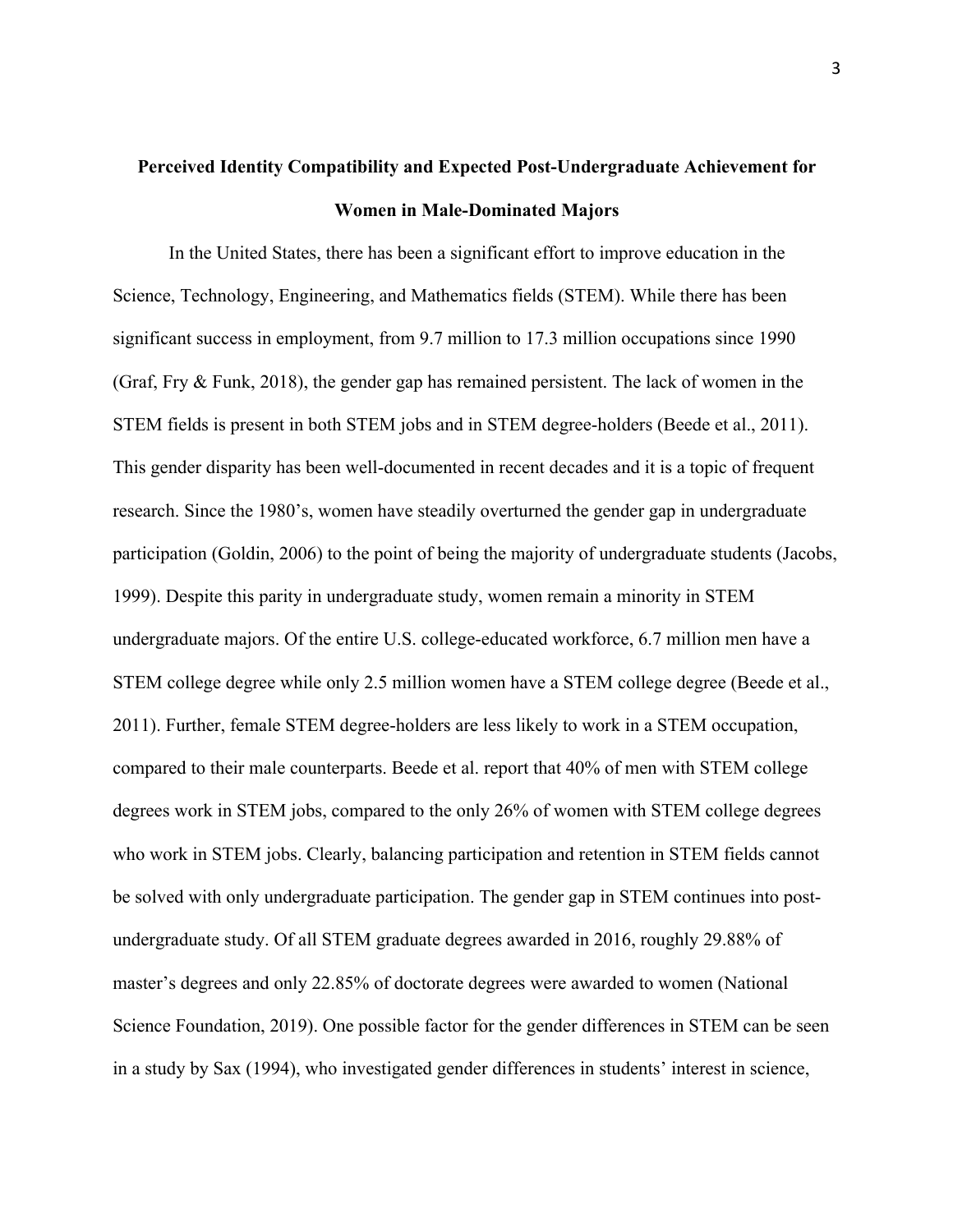math, and engineering (SME) during their undergraduate study. She found a student's desire and motivations for their intended career vary depending on gender. Women were more driven by the potential "social good" of their intended career compared to men, which negatively affected their pursuit of higher education in science.

Not only are less women in STEM, but attrition is also very common. This attrition is often described as a 'leaky pipeline' with multiple drop-off points on the path to a career in STEM. Cronin and Roger (1999) define a 3-step funnel of this pipeline; 1) *access*, 2) *participation*, 3) *progression*. Access is described as providing opportunities for women to pursue STEM in higher education. Participation includes the actions of higher education; attending classes and organizations and most importantly, remaining in a STEM program. Progression serves as the transition from degree-acquisition to pursuit of a career in STEM. Cronin and Roger outline the various drop-off points throughout this 3-step funnel. Each piece of the funnel retains less women. Cronin and Roger define the pipeline as both progressive (worsening over the course of an individual's higher education) and persistent (present over time). Although Cronin and Roger focused on pursuit of a career in STEM as the phase of progression, an individual's pursuit of graduate school can also be considered a commitment to a future in STEM.

Although some STEM fields are gender-balanced, or even female-dominated (e.g. Biology) there are certain programs within STEM that remain male-dominated majors (MDMs) (e.g. Computer Science) (Cheryan, Ziegler, Montoya, & Jiang, 2017). A lack of social belonging in these MDMs could contribute to the persistent gender gap. Social belonging and connectedness have long been associated with positive outcomes. Baumeister, Twenge, and Nuss (2002) found a significant IQ drop in participants lacking in social belonging. Motivation and retention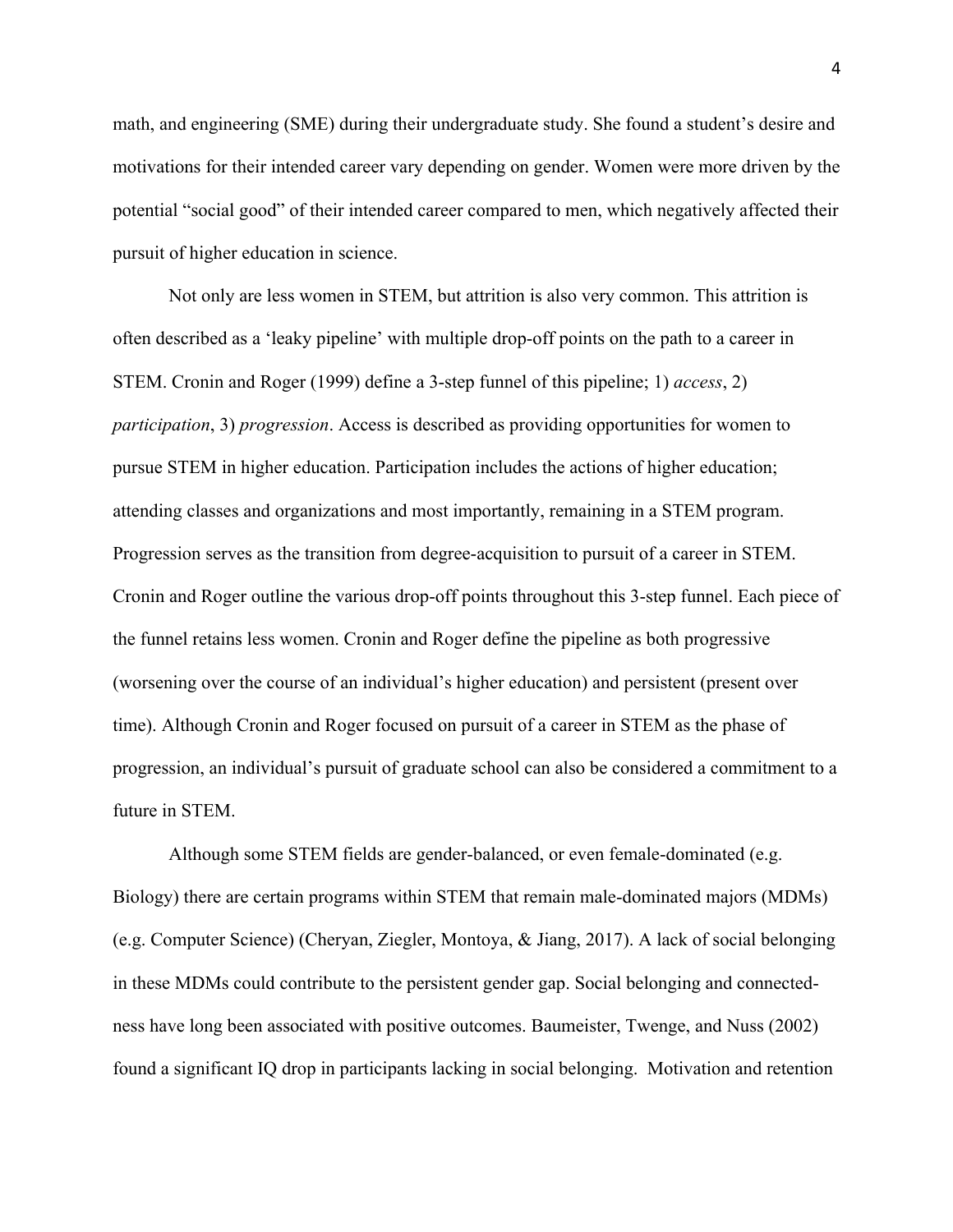in academic programs can also be affected by social belonging (Cheryan, Davies, Plaut, & Steele, 2009). It is hypothesized that the gender gap, which is present from undergraduate study, through doctoral study, and into occupational choice is associated with a lack social belonging. Specifically, Perceived Identity Compatibility (PIC), which assesses an individual's perceived compatibility between their major and gender, may be a predictor of career aspirations after undergraduate study. I hypothesize that PIC is associated with all students' post-undergraduate career aspirations, but it will have the greatest association with women in MDMs.

#### **Social Belonging, Motivation and Achievement**

The desire for and influence of social belonging has been well documented. For example, Lakin and Chartrand (2003) explored the concept of nonconscious behavioral mimicry, which occurs when an individual imitates the behavior of another without expressly intending to. In their study, Lakin et al. used deception to measure nonconscious behavioral mimicry while participants completed mundane tasks. One group of participants was primed to seek affiliation with the other participant while the other group was primed to be neutral. Participants were asked to remember the tasks of a participant in another room (which was actually a pre-recorded video). In the pre-recorded video, the individual completed mundane tasks while 'mindlessly' touching their face periodically. Participants who had been primed to seek affiliations and build rapport were more likely to imitate the face-touching behavior of the other 'participant'. Therefore, nonconscious behavioral mimicry can be used to attempt to build rapport, which is one of the first steps of creating social bonds.

Baumeister, Twenge, and Nuss (2002) hypothesized that human intelligence is used, in part, to navigate complex social situations so if a person is socially excluded, their IQ performance would drop. In their study, participants completed a personality assessment and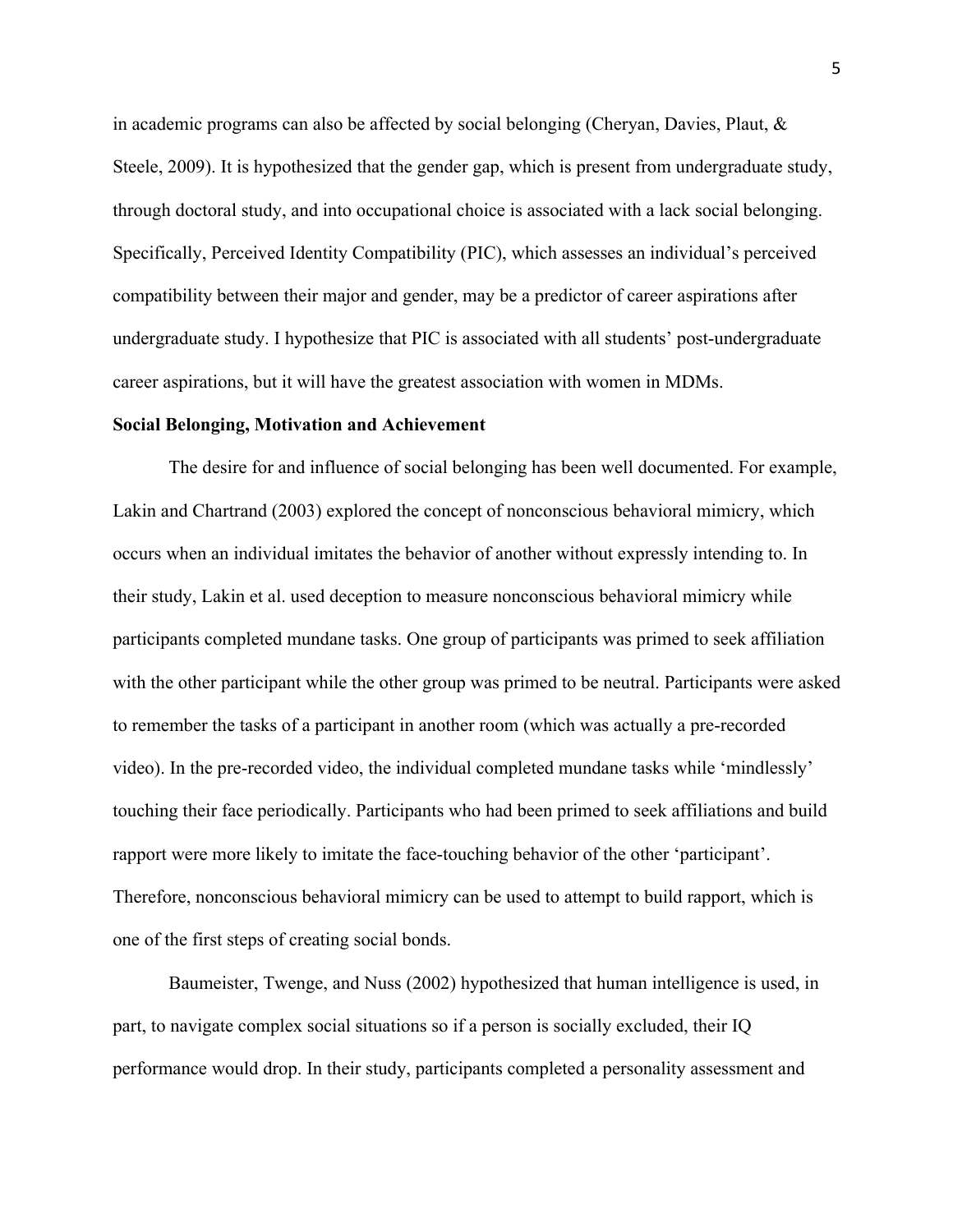were then given predictions for their future life. These predictions were randomly assigned and were not actually related to the participant's personality. After being given their future predictions, they were asked to complete an IQ test. Participants who had been told they would likely be alone in the future performed poorer than participants who had been told they would have social belonging in the future. This IQ drop cannot be explained simply by a 'bad forecast' for their future, as the researchers also included a third prediction in which participants would be accident prone in the future. This third variable of a negative future did not affect performance during the IQ test as compared to the 'future alone' prediction. Therefore, it was specifically the threat of a loss of social belonging that negatively affected their IQ performance.

In a literature review on human cognition and perceived isolation, Cacioppo and Hawkley (2009) reported on several key factors of socialization and how they affect human cognition. Loneliness and lack of social support are contributing factors to cognitive decline. Executive functioning, which is in an individual's capacity to control one's attention, emotion, and behavior to socially fit in, is significantly affected by loneliness (Cacioppo et al., 2006). Cacioppo and Hawley (2009) also reported that self-reported lonely individuals sometimes view their social world as threatening. This mindset affects both how others actually interact with them and how they perceive others to interact with them. Lonely individuals can feel like passive victims which in turn, creates a cycle of social and self-isolation (Cacioppo & Hawkley, 2005). If for example, a woman feels isolated in her MDM, she may begin in this cycle and find it very difficult to make new bonds within her program, maintaining her initial isolation.

In an effort to investigate the full influence of social belonging, Walton, Cohen, Cwir & Spencer (2012) assessed how *mere* social belonging relates to motivation. In their experiment, participants were either given a stimulus that connected them to a successful mathematician or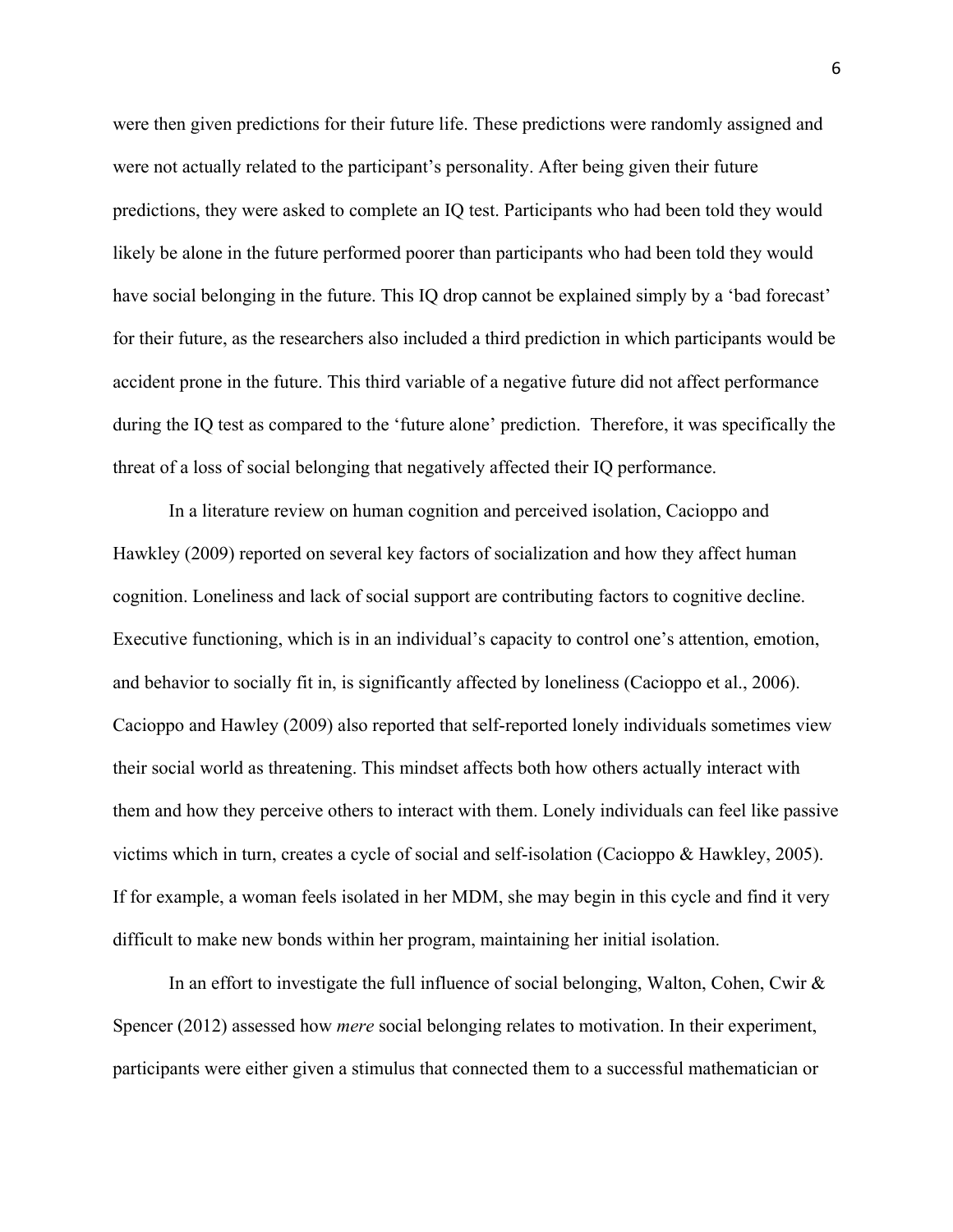no stimulus. They were then asked to solve an unsolvable math problem. Participants who had been given a stimulus that connected them to a successful mathematician persisted longer in attempting to solve the math problem compared to participants who were given no stimulus. By simply having a shared trait with a positive role-model, participants' motivation increased. (Walton, Cohen, Cwir & Spencer, 2012). Does social belonging only correlate with motivation, or could it also be related to important life decision, such as types of programs pursued in undergraduate study, pursuit and completion of graduate school, and post-college achievement?

Cheryan et al. (2009) explored participation in one specific program, but Milem & Berger (1997) took a step back and investigated college student persistence using a holistic approach. They attempted to consider college persistence through the lens of academic integration, social integration, and institutional commitment. Academic integration was defined as the extent to which an individual felt comfortable with their university's staff and individual academic program. They found that academic integration did not predict institutional commitment or intent to re-enroll. They did, however, find that social integration is a predictor of higher institutional commitment. Additionally, women reported higher levels of peer involvement, but lower levels of faculty involvement. Therefore, it is possible for women to feel socially supported in their college while also feeling disconnected from their program. This could be one of the factors contributing to both the gender parity of undergraduate study and also the disparity in STEM majors. Women may have enough social support to remain in college, but feel socially isolated in STEM programs, thus dropping off to a different program. Based on these findings, I predict that social belonging, specifically PIC, will be a predictor of expected educational achievement and desired occupation for all undergraduate students in our sample. I believe PIC is a possible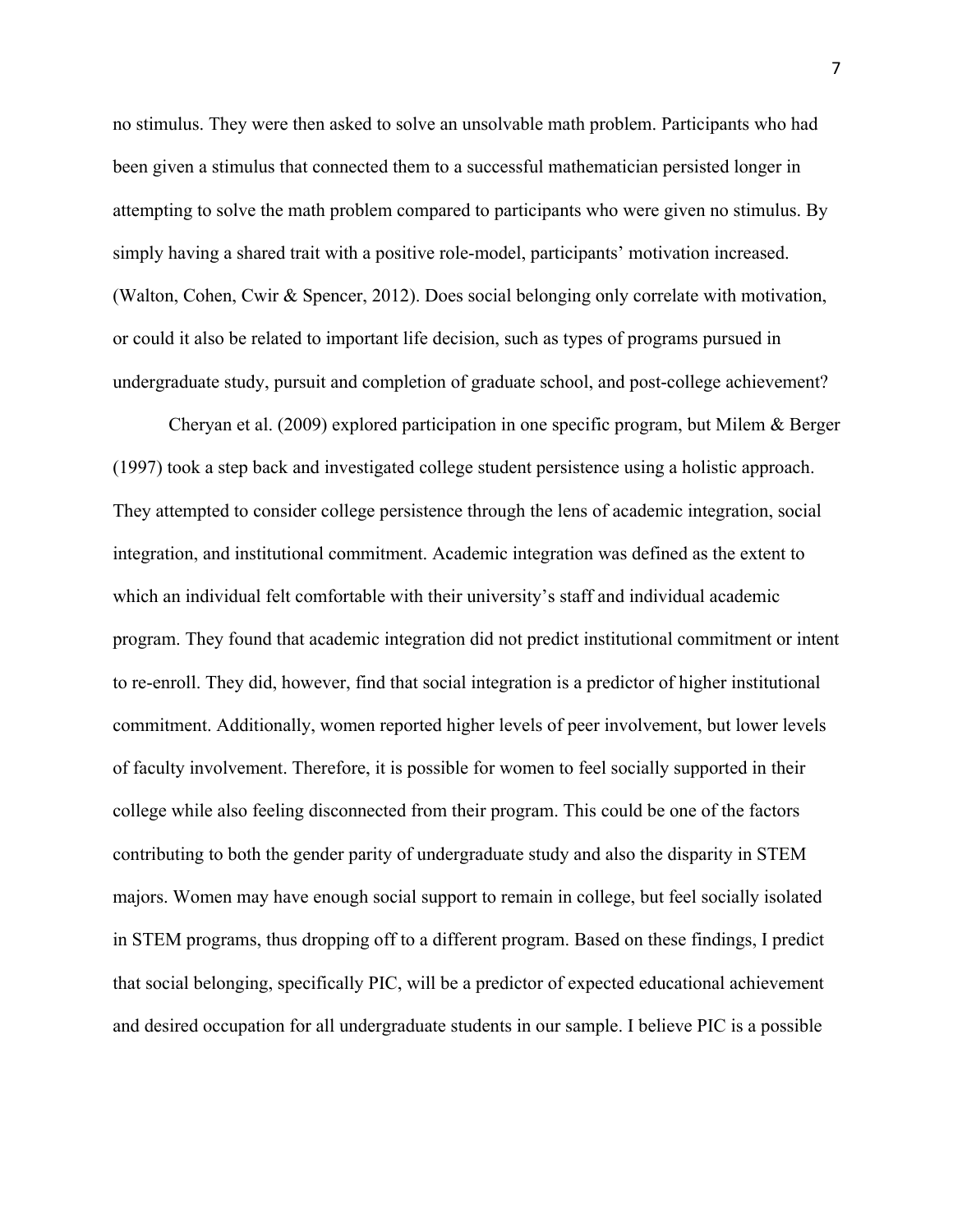predictor of post-undergraduate achievement because it focuses specifically on the integration of an individual and their program, rather than their overall belonging at a university.

#### **Women's Social Belonging in MDMs**

It is clear that social belonging can have strong associations with achievement for people of all kinds. However, social belonging has been shown to have a greater impact on individuals of underrepresented groups. Davies, Plaut, and Steele (2009) investigated the effects of stereotype cues in relation to computer science participation and retention for women. In this study, they conceive the term *ambient belonging,* which they define as "socially symbolic objects" that affect how an individual perceives their compatibility within a domain. To evaluate this concept of ambient belonging, Cheryan et al. (2009) set up two pseudo classrooms, one of which contained stereotypical cues which favored men, and another which had gender-neutral cues. Male-stereotypical cues included items such as a Star Trek poster, comic books, and junk food. Gender-neutral cues included items such as water bottles, nature posters, and general interest magazines. Cheryan et al. (2009) hypothesized that the mere presence of stereotypical cues would affect a female participant's interest in computer science. Their results indicated that while there were no gender differences in the gender-neutral room, the same could not be said for the stereotyped room. In this condition, women were significantly less interested in computer science than were men. Their findings suggest that something as simple as room decoration can affect one's interest in participating in a MDM

Social belonging is also important for racial/ethnic minorities. Ellis (2001) used an intersectional lens to evaluated graduate school satisfaction and commitment to degree completion in Black women currently enrolled in doctoral study. Using a qualitative method, Ellis inquired about various dimensions of doctoral study (such as social integration and peer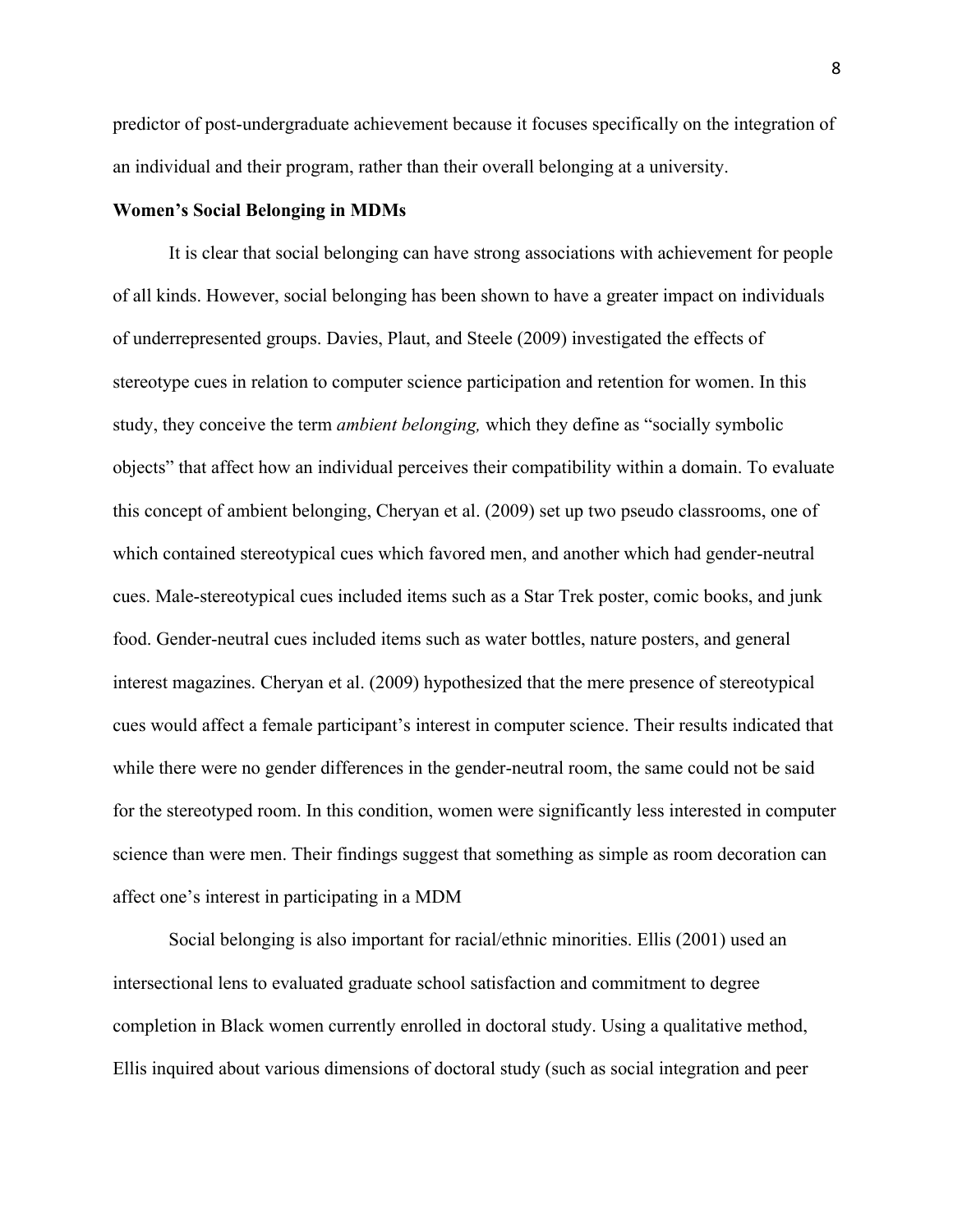support) and found four primary areas of concern for Black women pursuing their doctorate degrees: mentoring and advising, environment of the home department, interaction with peers, and research and teaching. Concerns reported by Black female participants consistently related back to a lack of social belonging. Ellis found that of all participant groups, Black women reported feeling the most isolated socially.

Why, of all doctorate students, did Black women feel the most socially isolated? Walton and Cohen (2007) attempt to answer this question. They define a term, *belonging uncertainty*, as a mental state that occurs in socially ostracized groups, such as females of color. Belonging uncertainty can be characterized as a distrust in the quality of one's social bonds (i.e. perceiving that one's social bonds are weaker than they actually are). Social belonging has been positively linked to academic performance and belonging uncertainty can affect one's social belonging, therefore minority groups' performance is uniquely influenced by social belonging, compared to non-minority individuals. In one of their studies, Walton and Cohen (2007) examined the effects of a lack of social belonging on minority computer science students. They hypothesized that students who are stigmatized in computer science (Black and Latino) would be affected more by a lack of friends than students who are not stigmatized (White and Asian). This hypothesis is, in part, supported by the concept of stereotype threat, which is described as a " risk of confirming . . . a negative stereotype about one's group" (Steele & Aronson, 1995). The negative effects of lower social belonging in combination with the threat of confirming negative stereotypes about one's group may be affecting individuals' academic performance. Results from Walton and Cohen's (2007) study support this idea. Minority students who had been manipulated to feel as though they lacked friends felt less compatibility and less likely to succeed in computer science as compared to non-minority students. If there are very few women in a MDM class, these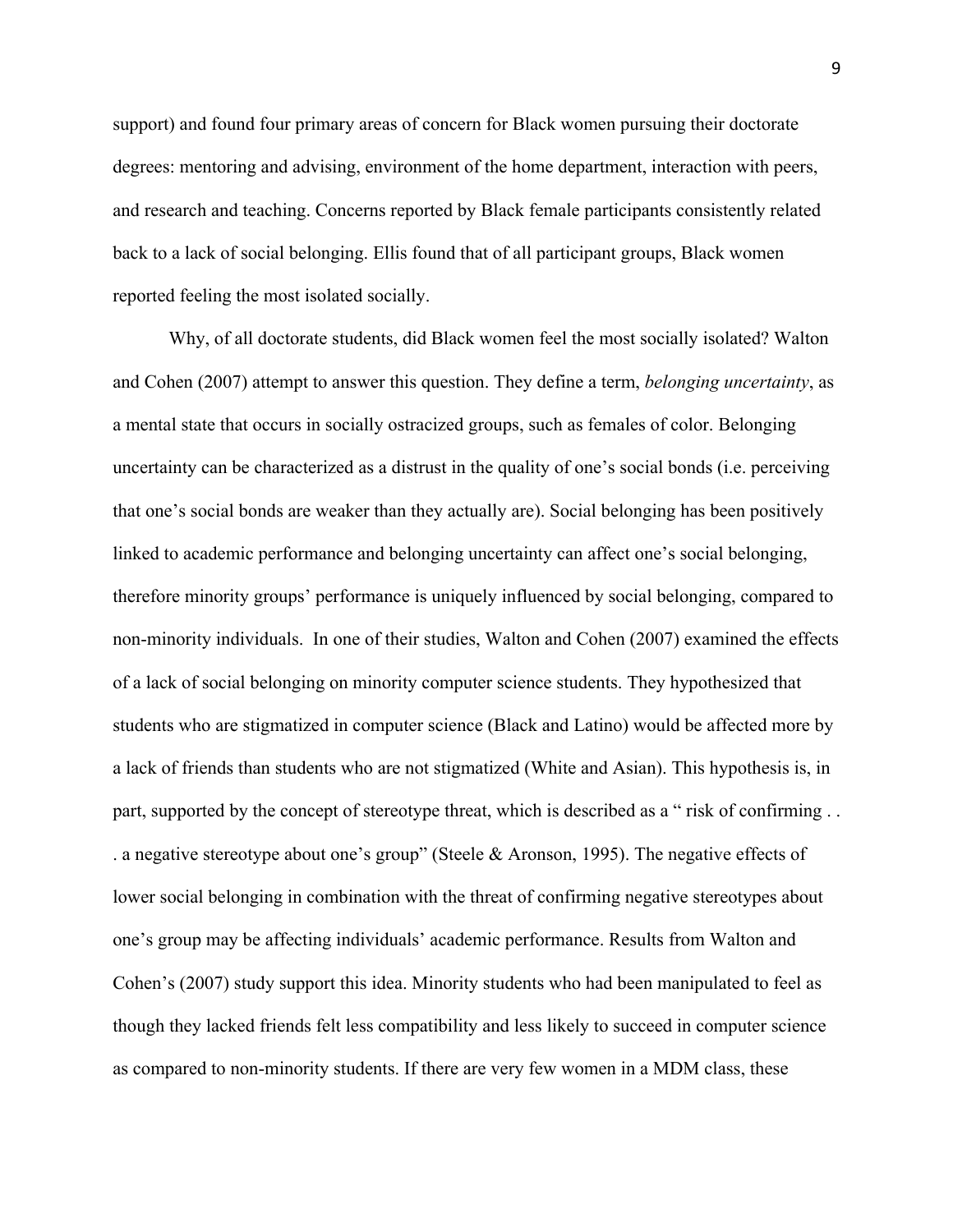women may feel pressure to 'represent' all women and their performance can be negatively correlated to this.

In an effort to continue exploring the relationships between social belonging, stereotype threat, and achievement, Cohen and Garcia (2008) studied identity threat in the classroom. In all level of education, every student is being evaluated on their academic performance. However, for the minority students, they face additional pressure, as their performance will reflect on their group. Cohen and Garcia (2008) created a model to track the steps of social identity threat. First, an individual asks themselves, "Could my identity evoke a negative reaction in this social interaction?". If the answer is yes, the individual enters a state of 'vigilance' in which they are observing for any cues that signal identity threat. These cues can be both verbal and nonverbal. If the individual perceives identity threat, they will evaluate their ability and/or desire to cope with the threat (e.g. "Should I take the time to confront my teacher?"). If an individual decides to not engage with the threat, they can experience lower performance in the classroom. While their study focused on racial/ethnic minorities, the female minority in MDMs could experience similar social identity threat as they too can be hyper-aware of their identity in comparison to the students around them.

Cohen and Garcia (2008) suggest two different points of intervention in the social identity threat model: vigilance stage and threat-appraisal stage. The effectiveness of the vigilance stage intervention was demonstrated in Walton and Cohen's 2007 study, in which firstyear college students were asked to read survey results from upperclassmen of the same university. The survey showed "that almost all students, regardless of race, feel uncertain of their belonging in college in their freshman year and that these feelings wane with time". The survey did not have significant effects on White students, but Black students earned a higher GPA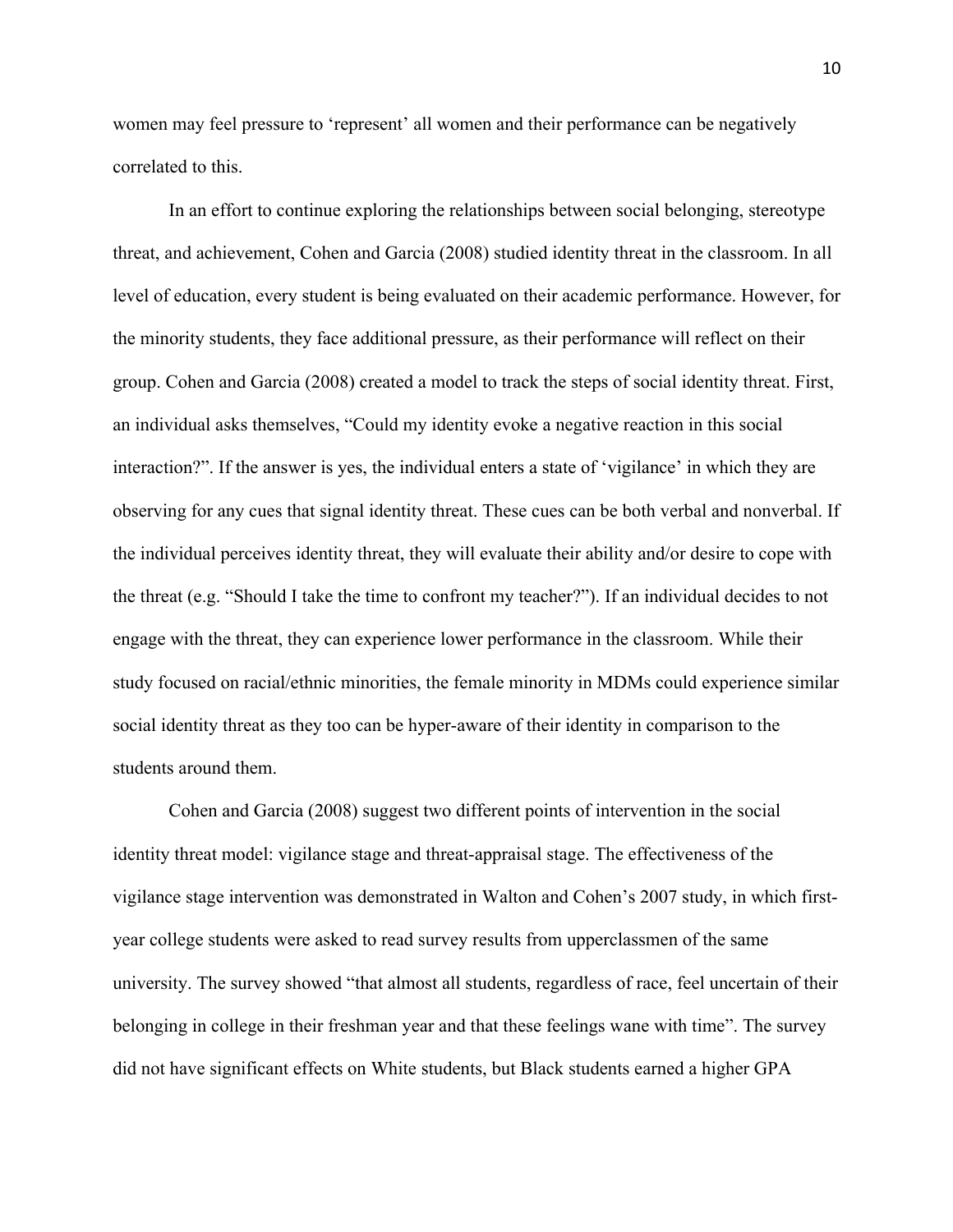during the next semester, which significantly lessened the achievement gap. Sherman and Cohen (2006) demonstrated the effectiveness of the threat-appraisal stage intervention in a double-blind study involving Black  $7<sup>th</sup>$ -grade students. In an attempt to provide psychological resources for coping with social identity threat, one group of students was asked to write a self-affirming assignment while the control group was given a neutral prompt. The results were significant: after 2 years, Black students in the control group had dropped in performance and trust of school authorities while Black students who had been given the intervention did not. Students who had been given the self-affirming intervention positively affected their GPA over the course of 2 years.

#### **Present Study**

Women in STEM, and the lack thereof, have been well studied in several capacities. Their drop-off points, motivating factors to pursue STEM, and the various threats unique to women in MDMs have been investigated. The current study attempted to continue in this field of research by looking at one specific element of social belonging: PIC. The perceived compatibility between one's gender and their field of study has been shown to be negatively correlated to both commitment to STEM (Settles, 2004) and to male-dominated job choices (Cheryan et al., 2009). London, Rosenthal, Levy, and Lobel (2011) found that PIC, in combination with perceived social support, served as a predictor of commitment to STEM for women transitioning into their first year of college. To expand upon this, the current study compared the PIC and expected post-undergraduate achievement of undergraduate students. The current study is unique in that I compared three different groups (whereas past research has focused primarily on only minority groups in MDMs): women in MDMs, men in MDMs, and women in gender-neutral majors (GNMs). By comparing these groups, I was able to determine if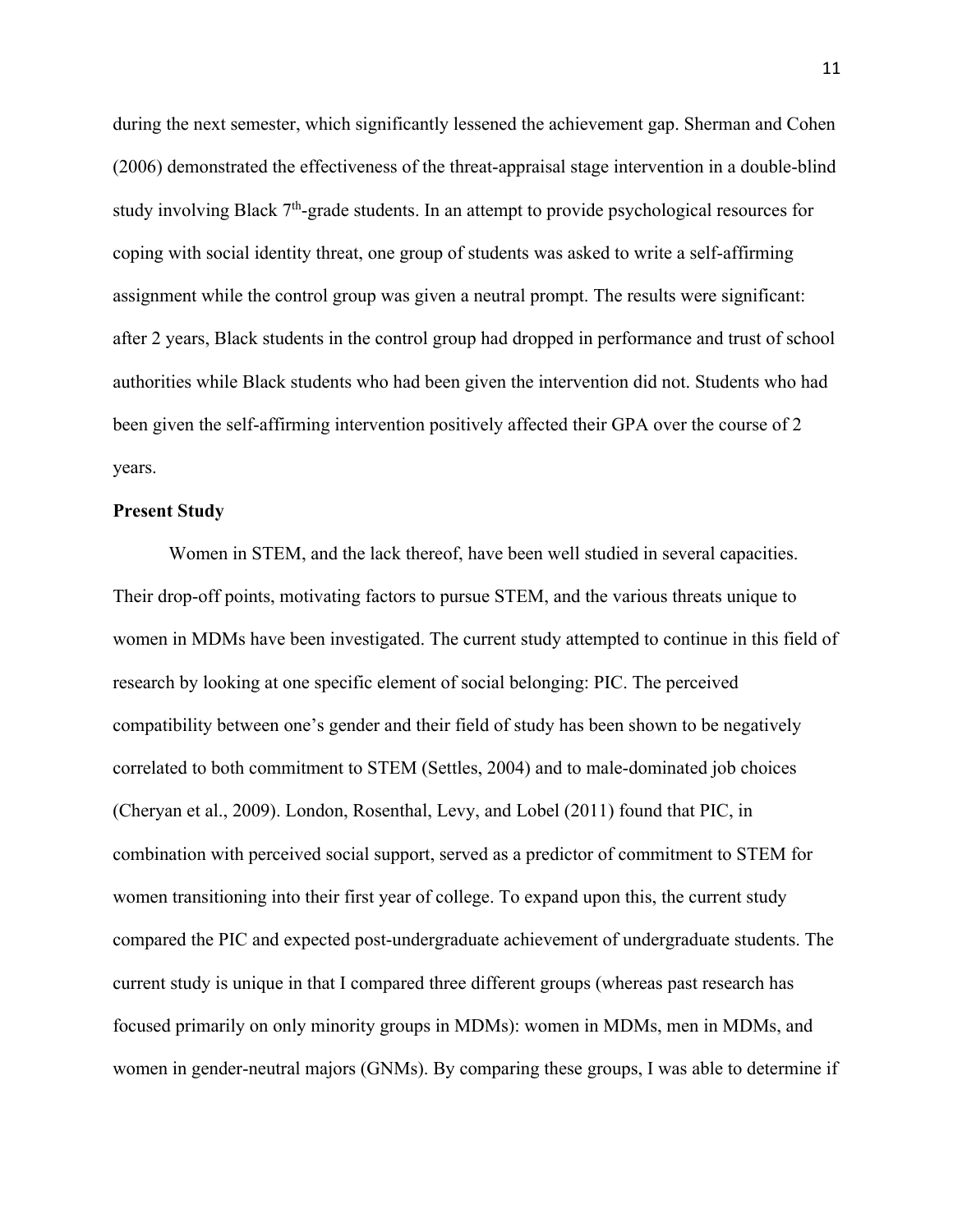PIC has different associations dependent on the gender/major combination. Does PIC predict greater program integration for all students, or is it a unique factor only for under-represented students? I hypothesized that the PIC of women in MDMs would have a greater association with expected post-undergraduate achievement compared to men in MDMs and women in GNMs. By including men in MDMs, I was able to determine if gender is a contributing factor to a higher association between PIC and expected post-undergraduate achievement. By including women in GNMs, I was able to determine if this association is unique to women only when they are minorities (as is the case in MDMs). It is important to note that I am examining *expected* postundergraduate achievement, rather than actual post-undergraduate achievement.

#### **Method**

#### **Data Source**

I drew my data from a portion of a larger study, whose data was collected during the 2017-2018 school year at a mid-sized university in the US Midwest. The full study was a combination of an initial in-person survey and an experience sampling method (ESM) that lasted 2 weeks. The primary purpose of the ESM surveys was to record daily encounters with sexism. To address my research question, I only included data from the initial in-person survey.

#### **Participants**

There were three distinct samples that were recruited; 40 women in male dominated majors (MDMs), 40 men in MDMs, and 40 women in gender neutral majors (GNMs). These groups were determined by statistics from both the University's records and from national statistics. MDMs were defined as any major where at least 2/3 of students are men (nationally and at the university). GNMs were defined as any major where 40-60% of students are women. Participant demographics can be seen in Table 1 for the total sample and by group (including a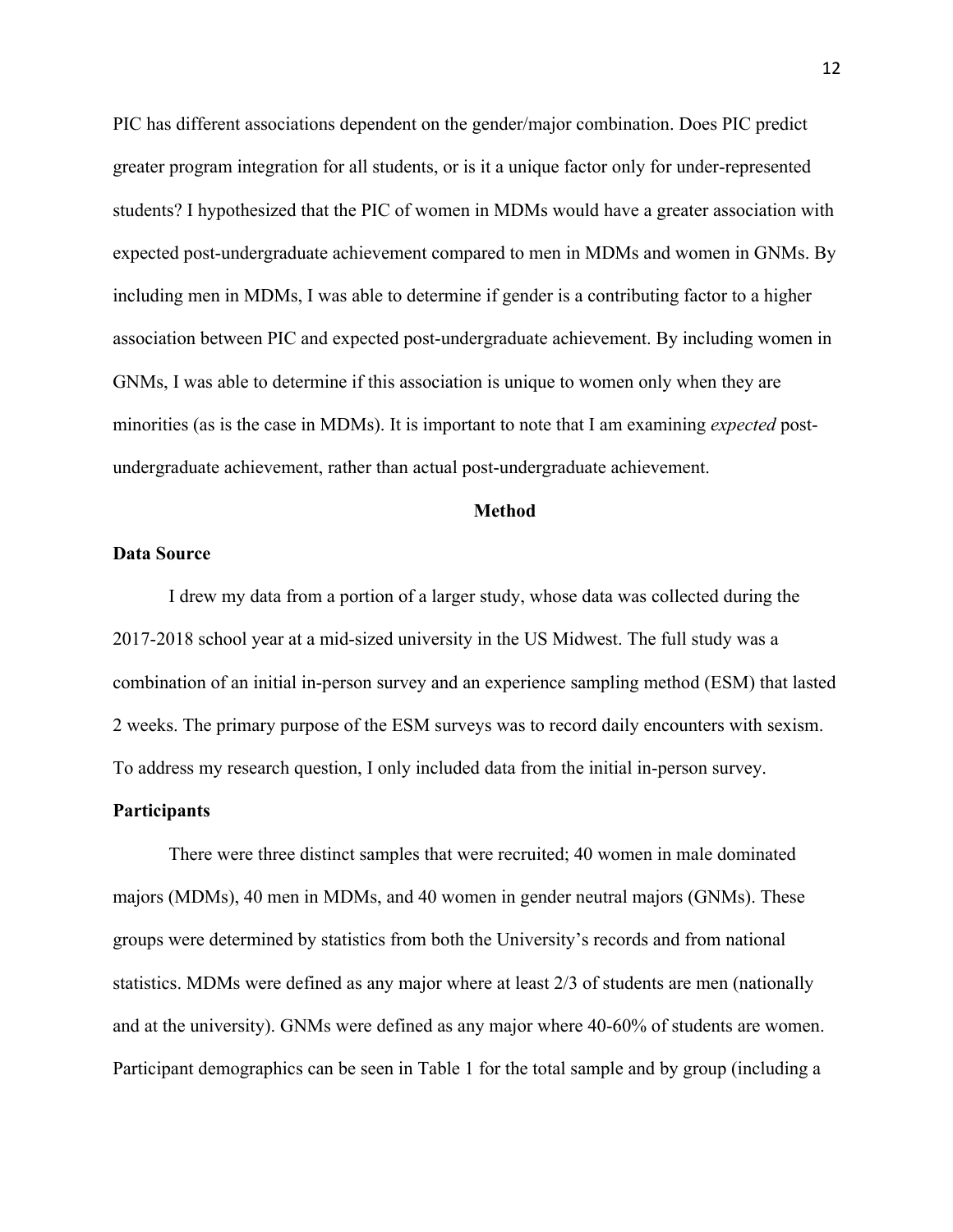list of all majors). The majority of participants were white (79.83%) and were evenly distributed across year in school (24.17% Freshman, 30.83% Sophomore, 30.00% Junior, 25.00% Senior). The most common MDMs were Computer Science and Finance (20 students in each major), and the most common GNM was Business Administration (8 students in the major). Using Chisquare analyses, it was determined that the groups did not significantly differ in terms of race/ethnicity,  $\chi^2(10, 120) = 13.80$ ,  $p = .18$ , Cramer's V = .24, or student year in school,  $\chi^2(6, 120)$  $120$ ) = 10.49,  $p = .11$ , Cramer's V = .21.

Several recruitment methods were used. Targeted emails were sent to a list of female students in MDMs. This list was obtained from the Office of Institutional Effectiveness at the University. General emails were distributed to all students at the university via the university's communication center. Flyer advertisements were dispersed throughout the university. The research team presented at several relevant classes (both MDM and GNM classes). Recruitment materials informed potential participants that the study would examine the daily experiences of college students. This included daily stressors, positive and negative experiences, classroom experiences, department contexts, and career aspirations. Interested participants contacted the study coordinator, who verified eligibility. To qualify, participants needed to have access to a smartphone, be at least 18 years old, and identify as male or female and majoring in an MDM or identify as female in a GNM. Sixteen individuals who contacted the study coordinator did not qualify for the study, as the combination of their gender and major did not meet the requirements (e.g. a male in GNM or their major was not considered MDM or GNM).

Participants who qualified were scheduled for an in-person survey with research personnel, which consisted of the following: (1) informed consent procedures; (2) the completion of a survey via Qualtrics about demographics, experiences at the university and in their major,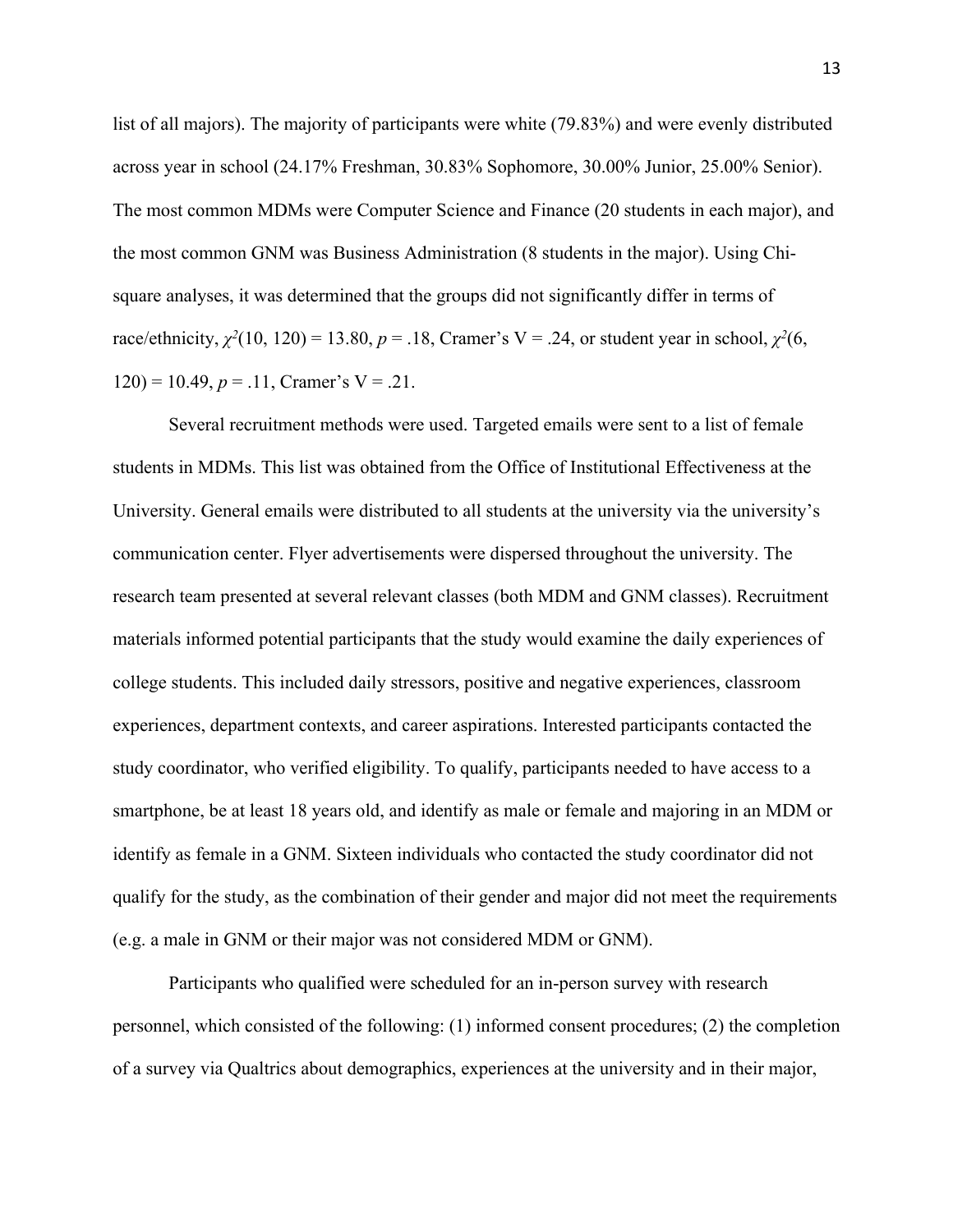attitudes, health, and career aspirations (the data used in the present study); and (3) the registration of smartphones to complete ESM assessments for the following two weeks. Participants received \$10 compensation for completion of the in-person assessment. As mentioned earlier, the ESM portion of the data set was not included in the current study.

#### **Measures**

#### *Perceived Identity Compatibility*

A 6-item measure, as used in London, Rosenthal, Levy, and Lobel's (2011) study on social support for women in nontraditional fields, was used during the in-person assessment portion of the current study. Participants were asked to use a 7-point numerical rating scale to rate their agreement with each item. Items consisted of "I" statements related to a participant's perceived identity compatibility between gender and major. The following are example statements: "I think I may experience difficulties in my major because of my gender" and ''I don't think that my gender will affect how others view me in my major.'' Because of negative wording, some items were reverse coded. London et al. (2011) computed a mean score of all six items to create a composite measure of perceived compatibility between gender and major, with a higher score indicating higher perceived compatibility. They conducted two points of measurement, and at both time points, the measure demonstrated good internal reliability among female college students (Cronbach's as .63 at background, .73 at spring follow-up). The PIC measure in the current study had a Cronbach's alpha of .70. Individual items can be found in Appendix A.

#### *Career Aspirations*

Participants were asked about their career aspirations using a combination of two measures. First, participants were asked, in an open-ended response, to report their desired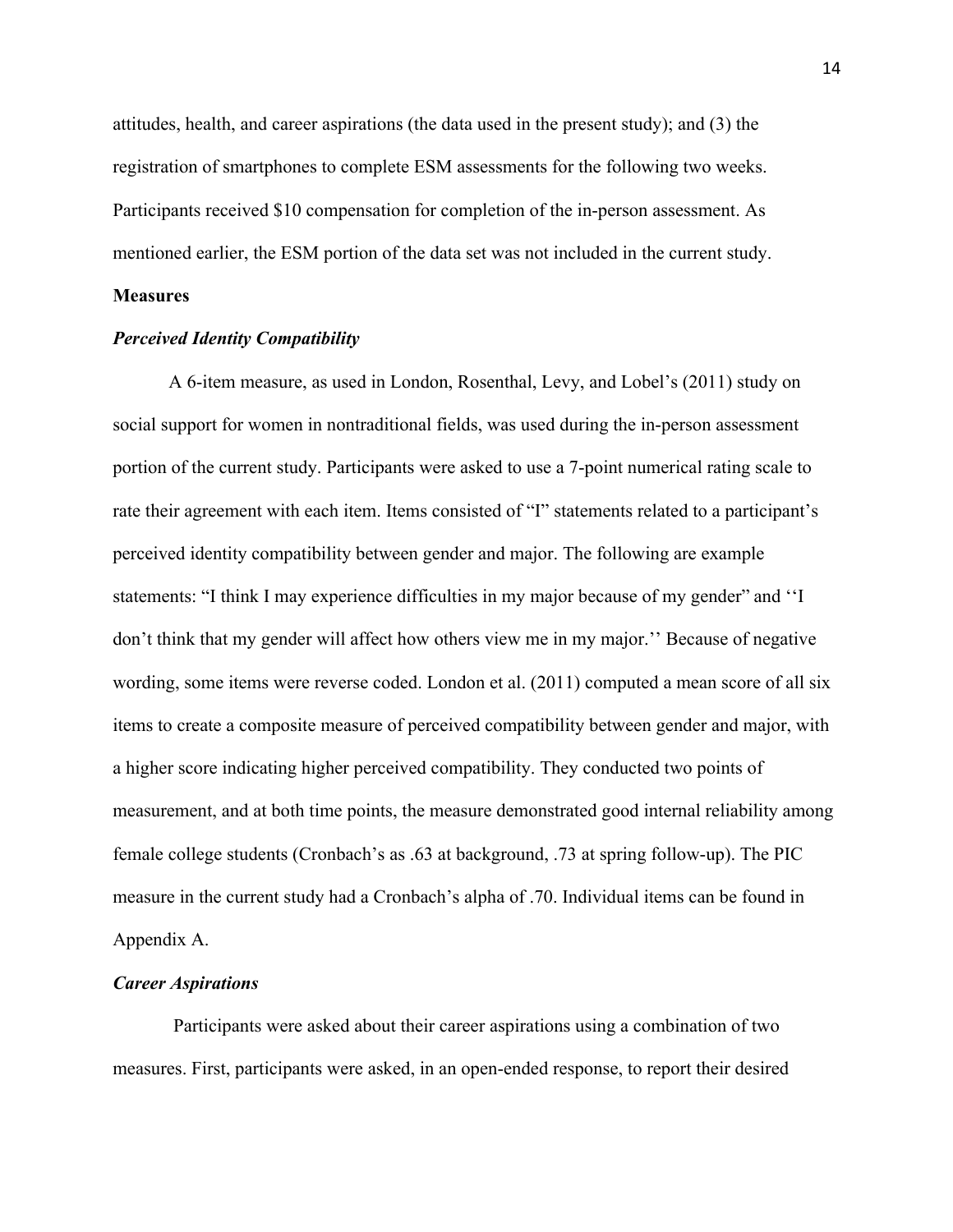occupation. These responses were coded using the National Opinion Research Center (NORC) occupational prestige score (Smith & Son, 2014). To create NORC scores, Smith & Son (2014) gave participants a list of occupations (as listed on the U.S. Census) and asked them to place each occupation on a ladder that ranged from "highest possible social standing" to "lowest possible social standing". The ladder had 9 boxes in which occupations could be placed. An averaged prestige score was recorded for each occupation included in the U.S. census. Averaged scores ranged from 1 to 9, with a higher score indicating higher levels of prestige. This measure was also used in a qualitative study by Mercurio (2019) in which the experiences of a stigmatized individual were observed. Mercurio determined that individuals in stigmatized occupations (in his sample, custodians) experience work differently compared to people in nonstigmatized occupations. Participants responses from the current study were coded by first determining the equivalent census label for each response and then assigning its value based on the NORC occupational prestige score. A neutral associate conducted a reliability check with 10% of the dataset to determine that equivalent census labels were determined. There was an agreement rate of 83%, and all disagreements were discussed until a consensus was reached.. In addition to desired occupation, participants were also asked to report the highest degree they expect to complete. There were 5 total possible responses which ranged from "You don't expect to earn a degree" to "Professional degree (PhD, MD, JD, etc.)". These two measures were used in combination to attempt to measure expected post-undergraduate achievement. Individual items can be found in Appendix B.

#### **Results**

#### **Preliminary Results**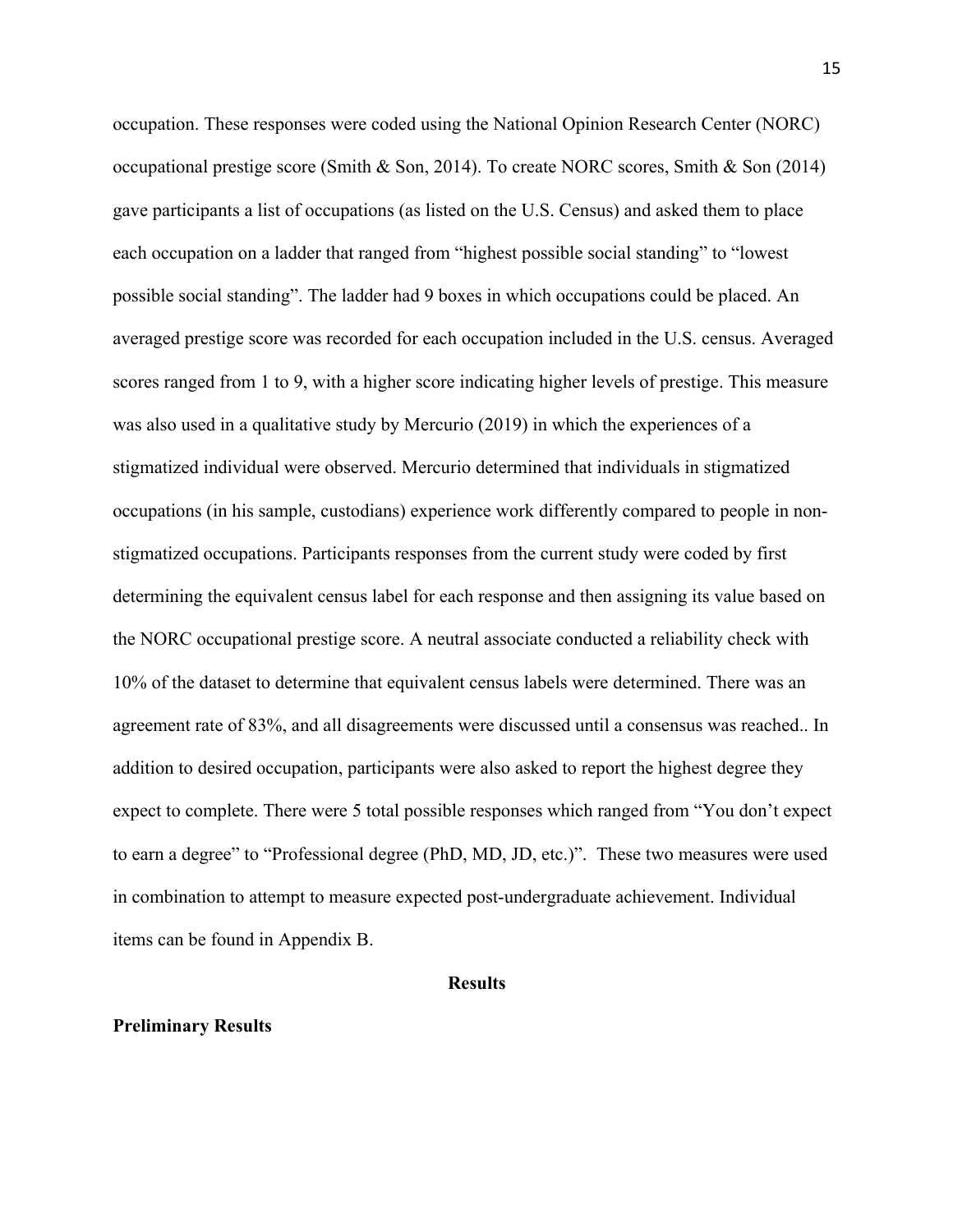To see all frequencies and descriptive statistics for study variables, see Table 2. The mean for PIC was 5.03, which was above the mid-point. This indicates a higher degree of perceived compatibility between their major and their gender for the sample. Approximately half of the sample expected their highest degree to be a Bachelors degree (52.5%). The mean score for the NORC prestige score was 5.72 (scores in the same ranged from 3.8 to 7.7, and the total possible scores for the scale ranged from 1 to 9). From the current study, the lowest valued occupation was a park ranger (3.9) and the highest was a pediatric neurosurgeon (7.7). I ran a one-way analysis of variance (ANOVA) to determine if groups significantly differed on these variables (PIC, highest expected degree, and NORC). In in terms of NORC prestige score, groups were not significantly different,  $F(2, 117) = 6.54$ ,  $p = .522$ . Groups were significantly different in two variables: highest expected degree,  $F(2, 117) = 9.83$ ,  $p = .01$  and PIC  $F(2, 117) = 15.08$ ,  $p < .01$ . To determine specific differences between groups, I ran a Tukey's post-hoc analysis. See Table 3 for all *F*-values and post-hoc results. Men in MDMs had significantly higher PIC scores compared to women in MDMs ( $p < .001$ ) and women in GNMs ( $p = .001$ ). For highest expected degree, women in MDMs reported a significantly higher expected degree compared to men in MDMs  $(p < .001)$  and women in GNMs also reported a significantly higher expected degree compared to men in MDMs  $(p = .002)$ 

#### **Hypothesis Tests**

Do women in MDMs have a higher association between PIC and expected postundergraduate achievement compared to men in MDMs and women in GNMs? To answer this question, I conducted a series of multiple regression analyses with PIC as a predictor variable and the NORC prestige score as the criterion variable. The predictor variable (PIC) were centered at the sample mean, as recommended by Steinberg, Oken, and Aiken (2012). This was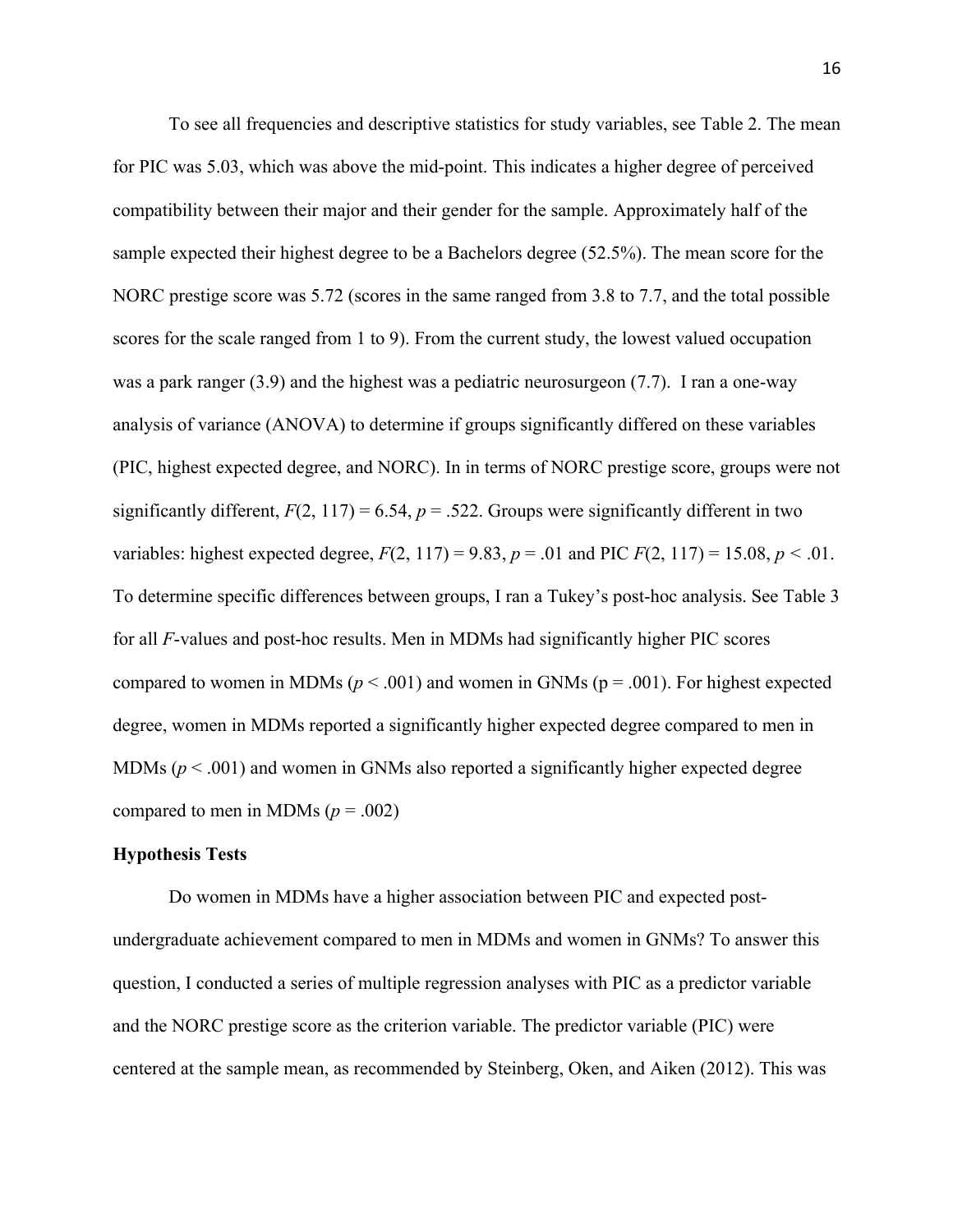done by subtracting the average score of the total sample of each participant's PIC score. For group comparisons, two dummy variables were created so that women in MDMs were the reference group (dummy variable 1 referred to as mMDM:  $0 =$  not a man in a MDM, i.e., wMDM or wGNM,  $1 =$  man in a MDM; dummy variable 2 referred to as wGNM:  $0 =$  not a woman in GNM, i.e., mMDM or wMDM,  $1 = wGNM$ ). PIC, dummy variables, and their interactions were added as predictors to the regression models. These variables were entered simultaneously.

To see all *B*-values and *SE*-values, refer to Table 4. Based on the results of the first multiple regression analysis, PIC was not a significant predictor of NORC score. However, there was a trend-level association which indicates that higher PIC scores were associated with lower NORC scores for the overall sample  $(B = -0.20, p = 0.06)$ . The interaction between PIC and the mMDM group was a significant predictor of higher NORC scores (*B* = .32, *p =* .04). Observing their two-way linear interaction effects, I determined that wMDMs were the group with the trend level association ( $B = -0.20$ ,  $p = 0.06$ ) while mMDMs did not have a significant association ( $B =$ .12, *p =* .31). These results do not support the current study's hypothesis that the association between PIC scores and NORC scores would be stronger (and positively associated) for women in MDMs compared to their peers.

To see all *B*-values and *SE*-values for highest expected degree, refer to Table 5. In the second multiple regression analysis, PIC was not a significant predictor of highest expected degree ( $p = .64$ ), and group did not significantly moderate this association. Men in MDMs expected to earn a significantly lower degrees of education when compared to women in MDMs  $(B = -0.05, p < 0.01)$ . Still, these results do not support the current study's hypothesis that the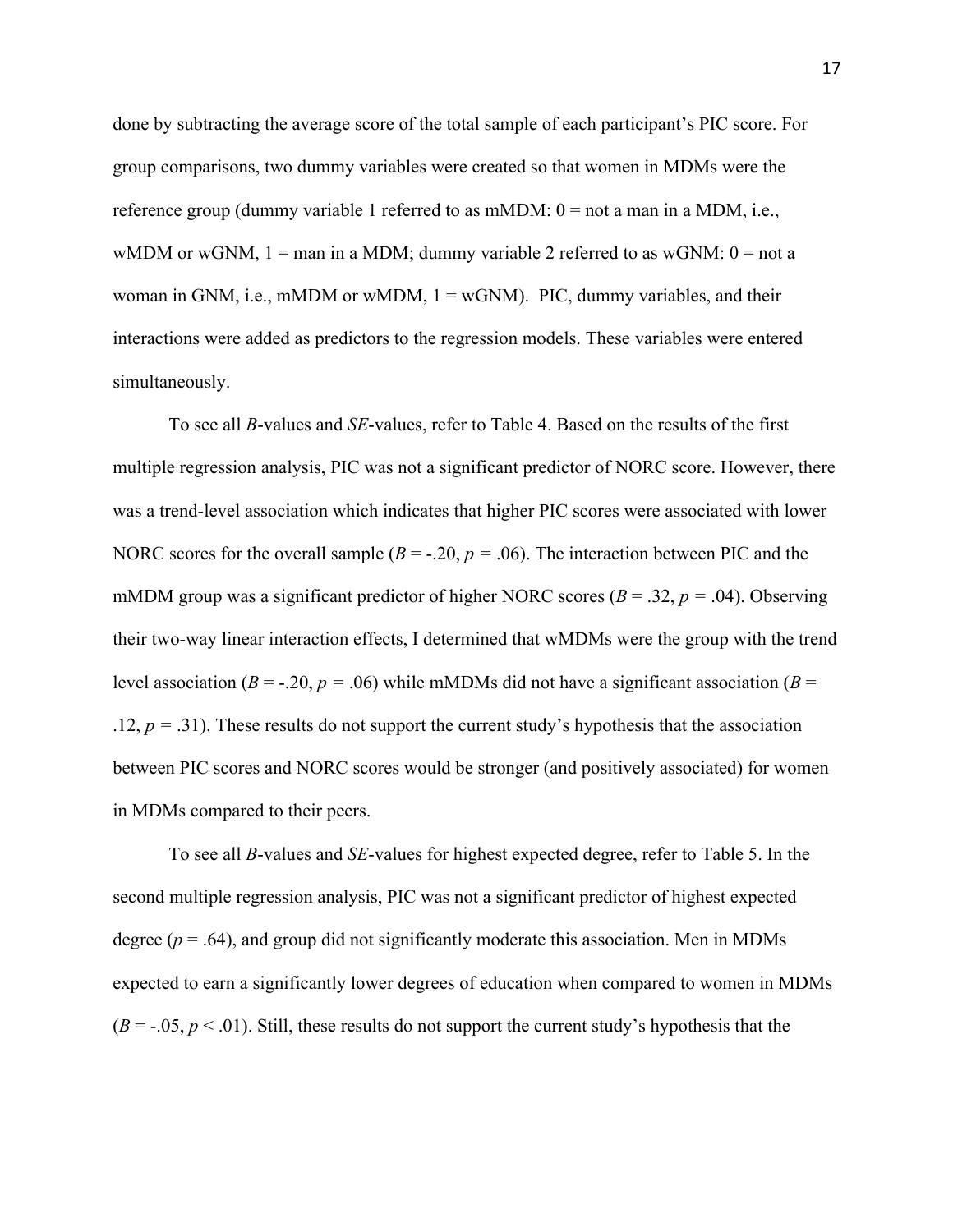association between PIC and highest expected degree would be stronger for women in MDMs compared to their peers.

#### **Discussion**

The current study focused on the associations between PIC and expected postundergraduate achievement for women in MDMs. Higher levels of PIC were predicted to be associated with higher expected degrees as well as more prestigious desired occupations. It was predicted that this association would be stronger for women in MDMs, as compared to women in GNMs and men in MDMs. The results did not support the current study's hypothesis. Firstly, women in MDMs who scored high in PIC had lower NORC prestige scores for their desired occupation, which is the exact opposite of the hypothesis. Further, this was not true for women in GNMs or men in MDMs. Secondly, PIC did not predict expected degree for any of the groups in the study, no matter the gender/major combination.

Previous research has shown a positive correlation between social belonging and academic motivation. Motivation and retention in academic programs have been shown to be positively affected by social belonging (Cheryan, Davies, Plaut, & Steele, 2009). Another study found that by simply having a shared trait with a positive role-model, participants' motivation increased (Walton, Cohen, Cwir & Spencer, 2012). Yet the present study was unable to replicate these results by using PIC as an indicator of social belonging. Perhaps the positive correlation between social belonging and increased performance in STEM from previous studies is only true of short-term experiences. The positive effects of social belonging may not continue into longterm plans as demonstrated by the nonsignificant results of the current study.

Men in MDMs reported significantly higher levels of PIC compared to women in MDMs, which is slightly supported by previous research, which posited that women were more socially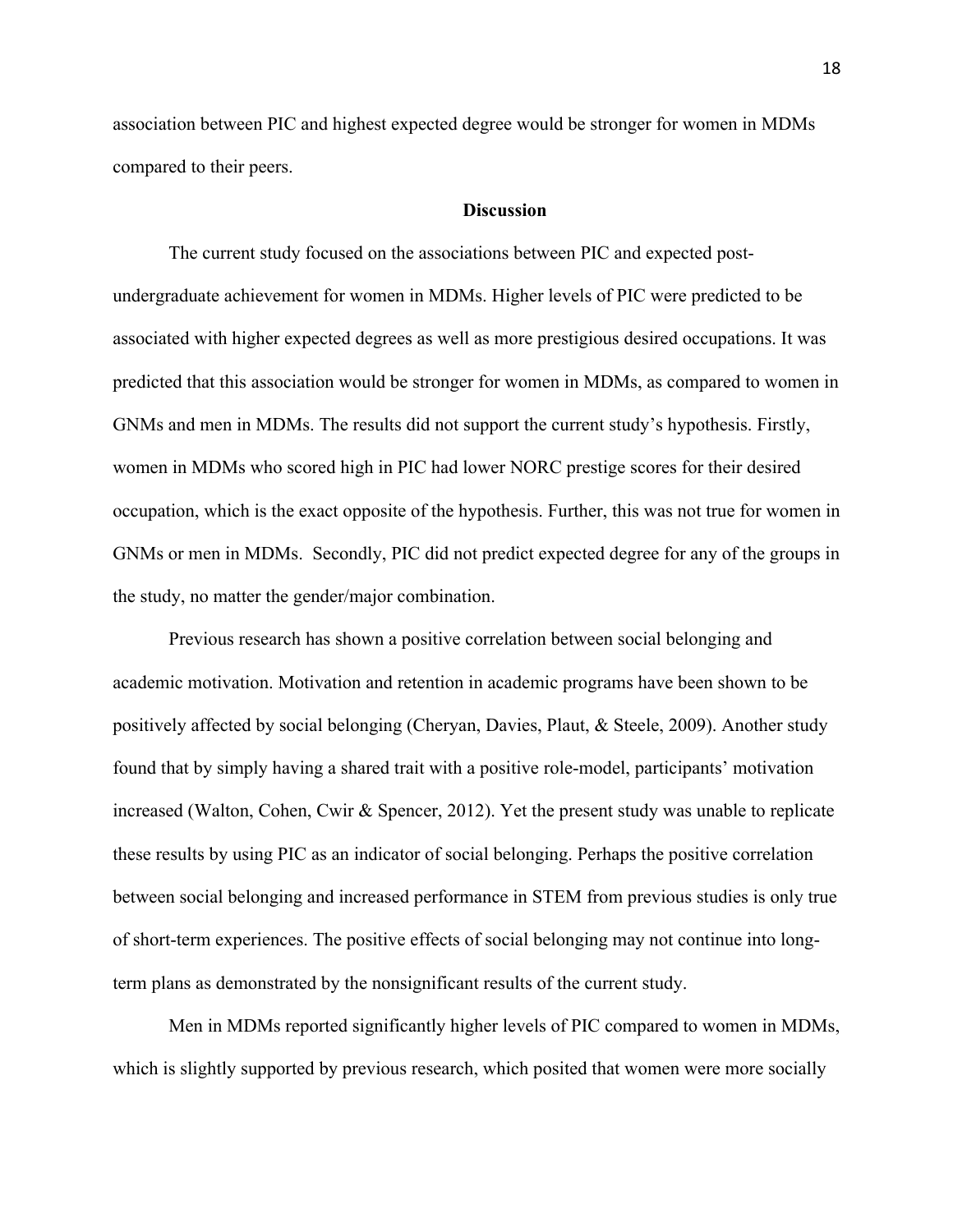isolated than men in MDMs (London, Rosenthal, Levy, & Lobel (2011). However, men in MDMs' PIC scores were also significantly greater than women in GNMs. If these results were completely consistent with past findings, women in GNMs should have had significantly higher PIC compared to women in MDMs as they did not have the gender gap to cause the social isolation.

#### **Limitations**

The current study attempted to investigate post undergraduate achievement. However, because archival data was used, it was difficult to compare all the relevant factors of post undergraduate achievement. By seeking to analyze the nature of post undergraduate achievement with only three variables (NORC prestige score, PIC, and highest expected degree), it was difficult to substantiate the predictions of the current study. Not only were there not enough variables included, the variables being considered were not necessarily the most applicable. Both the NORC prestige score and the highest expected degree relied on expectations. A participant's desired occupation may vary significantly from the occupation they actually obtain after undergraduate study. In turn, a participant's highest expected degree may be inaccurate to their actual achievement. Also, several studies that focused on post-undergraduate achievement used longitudinal or historical data, so it is difficult to compare to the current study which used predictions (see Garibay, Hughes, Eagan, & Hurtado, 2013 and Cronin & Roger, 1999).

Beyond the discrepancy between expected and actual variables, the study's sample was fairly homogenous. The sample consisted primarily of white students, yet several of the related studies discussed earlier focused on the effects of social belonging on racial minorities as well as gender differences. For example, Steele and Aronson (1995) explored the effects of stereotype threat with ethnic groups, and they found that Black and Hispanic groups were more negatively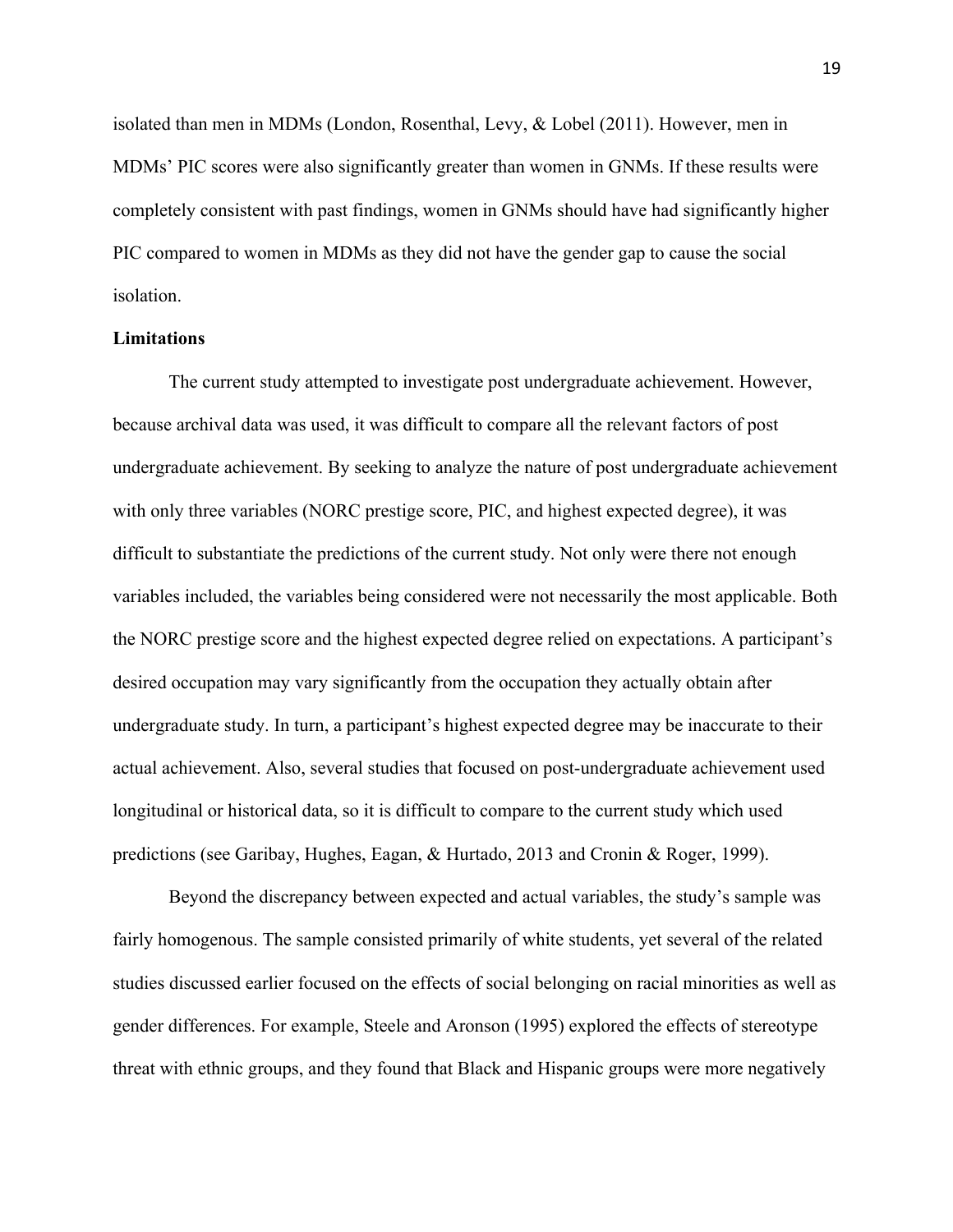affected than white participants by perceived stereotype threat. Similarly, socioeconomic status was not considered when recording participant demographics. This, too, could have an impact on how individuals react to social aloneness. With any research, geography is a factor and as the study's sample was almost entirely from the Midwest, its findings could only really be applied to this region.

#### **Future Research**

The gender difference found in highest expected degree could be due to a confidence gap between men and women. A Hewlett Packard internal report stated that "Men apply for a job when they meet only 60% of the qualifications, but women apply only if they meet 100% of them" (Mohr, 2014). Perhaps women reported higher expected degrees because they assumed that they needed more qualifications whereas the men had more confidence with less education. For example, Eaton, Saunders, Jacobson, & West (2019) found that hiring physics faculty in public research universities exhibited gender bias by favoring male candidates who were otherwise identical the female candidates. CVs were manipulated to indicate gender by changing the given name. By simply reading a man's name, faculty reported the candidate to be more competent and more hirable. Women may be aware of this bias and in turn pursue more schooling in an attempt to combat this issue.

As mentioned earlier, a person's expected achievement may not align with their actual achievement. To account for this in future research, a longitudinal design may be more effective. In this hypothetical study, a group of participants could be evaluated at several key points of their early-adulthood development: their transition into undergraduate study, their senior year of undergraduate study, and five years after graduating their undergraduate program. In this way,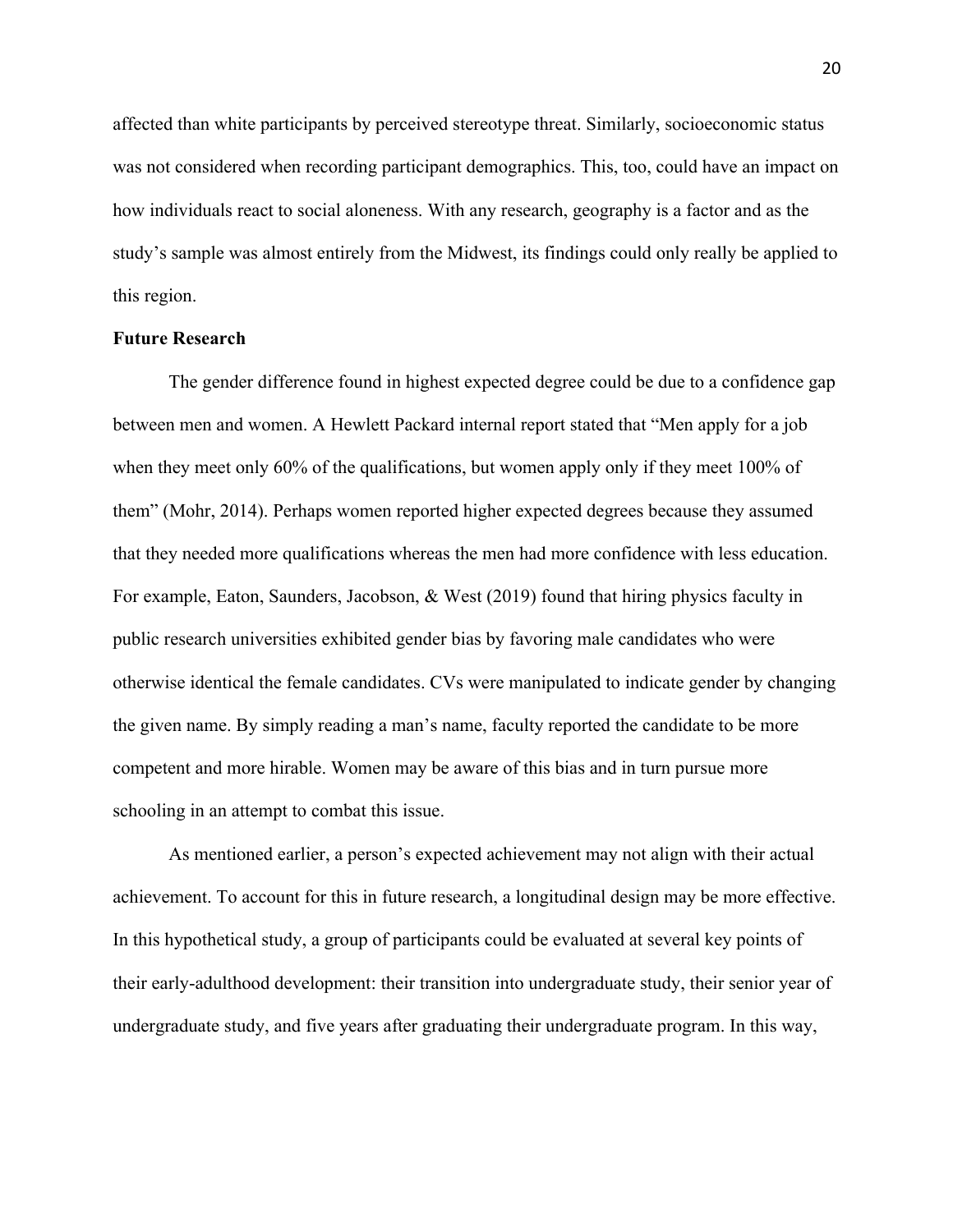PIC could be compared to both actual post-undergraduate education and more accurate NORC prestige scores.

Something else of interest could be the inclusion of female-dominated majors in the participant groups. Conceivably, men could experience the same lack of social belonging that women report when in MDMs. With this addition, it could be determined if the patterns observed in the current study (women reporting higher expected degrees and women in MDMs reporting lower PIC) were unique to women in MDMs and GNMs or if they would also be present in women in female-dominated majors.

#### **Conclusion**

Social belonging and its relationship with academic performance and motivation is hardly an exhausted field of study and the positive effects of social belonging have been well documented. As the demographics of STEM academic programs and careers continue to fluctuate, so too will the social climate. Though the present study's hypothesis was not supported, future research should continue to explore the numerous factors which contribute to the persistent gender and ethnic gap present in all STEM fields and especially higher education. Specific focus should be given to the group differences present between male-dominated majors, female-dominated majors, and gender-neutral majors.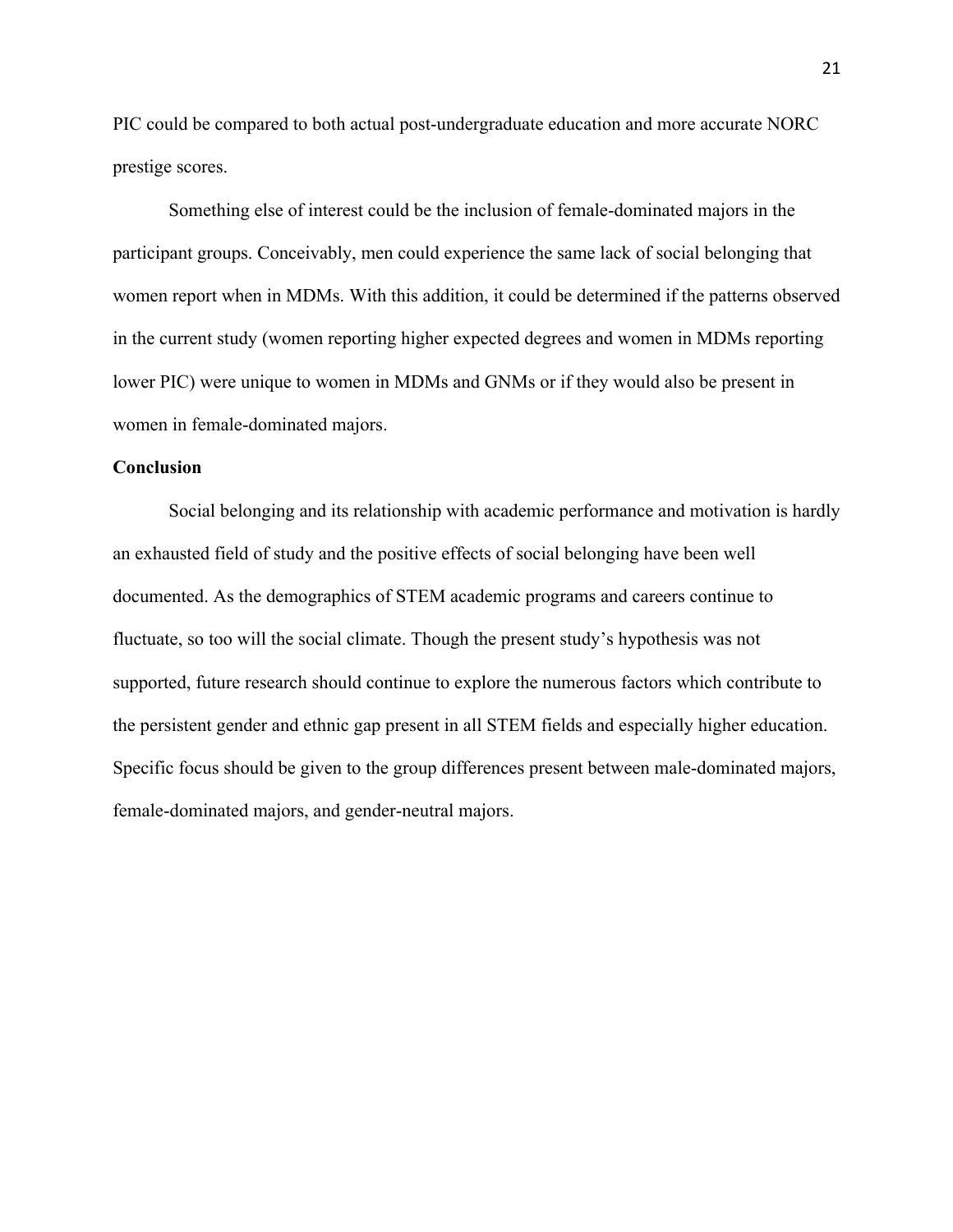#### References

- Baumeister, R. F., Twenge, J. M., & Nuss, C. K. (2002). Effects of social exclusion on cognitive processes: anticipated aloneness reduces intelligent thought. Journal of personality and social psychology, 83(4), 817.
- Beede, D. N., Julian, T. A., Langdon, D., McKittrick, G., Khan, B., & Doms, M. E. (2011). Women in STEM: A gender gap to innovation. Economics and Statistics Administration Issue Brief, (04-11).
- Cacioppo, J. T., & Hawkley, L. C. (2005). People thinking about people: The vicious cycle of being a social outcast in one's own mind. The social outcast: Ostracism, social exclusion, rejection, and bullying, 91-108.
- Cacioppo, J. T., & Hawkley, L. C. (2009). Perceived social isolation and cognition. Trends in cognitive sciences, 13(10), 447-454.
- Cacioppo, J. T., Hawkley, L. C., Ernst, J. M., Burleson, M., Berntson, G. G., Nouriani, B., & Spiegel, D. (2006). Loneliness within a nomological net: An evolutionary perspective. Journal of research in personality, 40(6), 1054-1085.
- Cheryan, S., Plaut, V. C., Davies, P. G., & Steele, C. M. (2009). Ambient belonging: how stereotypical cues impact gender participation in computer science. Journal of personality and social psychology, 97(6), 1045.
- Cheryan, S., Ziegler, S. A., Montoya, A .K., & Jiang, L. (2017. Why are some STEM fields more gender balanced than others? Psychological Bulletin, 143(1), 1-35. doi:10.1037/bul0000052
- Cohen, G. L., & Garcia, J. (2008). Identity, belonging, and achievement: A model, interventions, implications. Current Directions in Psychological Science, 17(6), 365-369.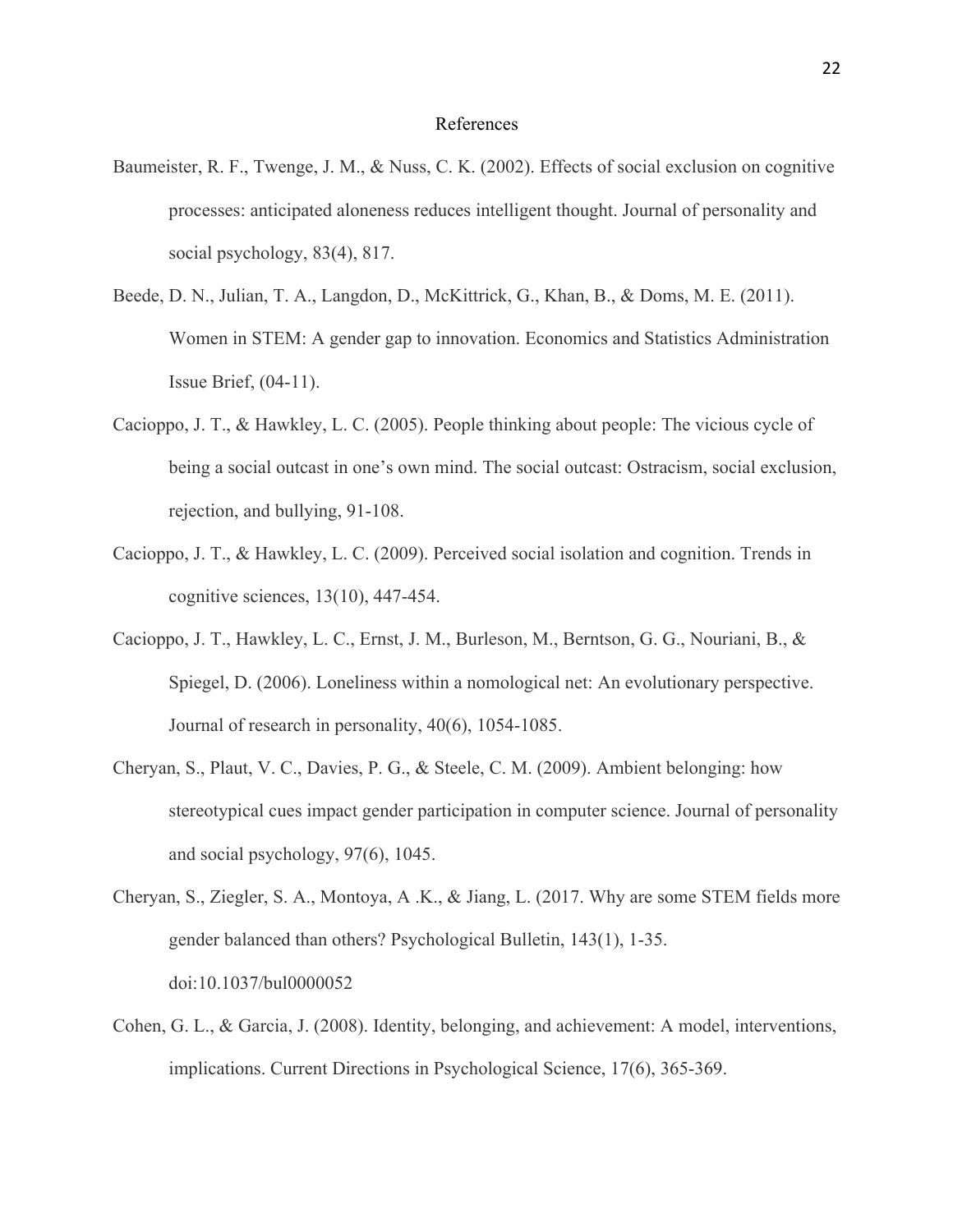- Cronin, C., & Roger, A. (1999). Theorizing progress: Women in science, engineering, and technology in higher education. Journal of Research in Science Teaching: The Official Journal of the National Association for Research in Science Teaching, 36(6), 637-661.
- Eaton, A.A., Saunders, J.F., Jacobson, R.K. et al. How Gender and Race Stereotypes Impact the Advancement of Scholars in STEM: Professors' Biased Evaluations of Physics and Biology Post-Doctoral Candidates. Sex Roles 82, 127–141 (2020). https://doi.org/10.1007/s11199-019-01052-w
- Ellis, E. M. (2001). The impact of race and gender on graduate school socialization, satisfaction with doctoral study, and commitment to degree completion. Western Journal of Black Studies, 25(1), 30.
- Garibay, J. C., Hughes, B. E., Eagan, M. K., & Hurtado, S. (2013, May). Beyond the bachelor's: What influences STEM post-baccalaureate pathways. In Association for Institutional Research Annual Forum (Vol. 757076).
- Goldin, C. (2006). The quiet revolution that transformed women's employment, education, and family. American economic review, 96(2), 1-21.
- Graf, N., Fry, R., & Funk, C. (2018, January 9). 7 facts about the STEM workforce. Retrieved December 1, 2019, from https://www.pewresearch.org/fact-tank/2018/01/09/7-factsabout-the-stem-workforce/.
- Jacobs, J. A. (1999). Gender and the stratification of colleges. The Journal of Higher Education, 70(2), 161-187.
- Lakin, J. L., & Chartrand, T. L. (2003). Using nonconscious behavioral mimicry to create affiliation and rapport. Psychological science, 14(4), 334-339.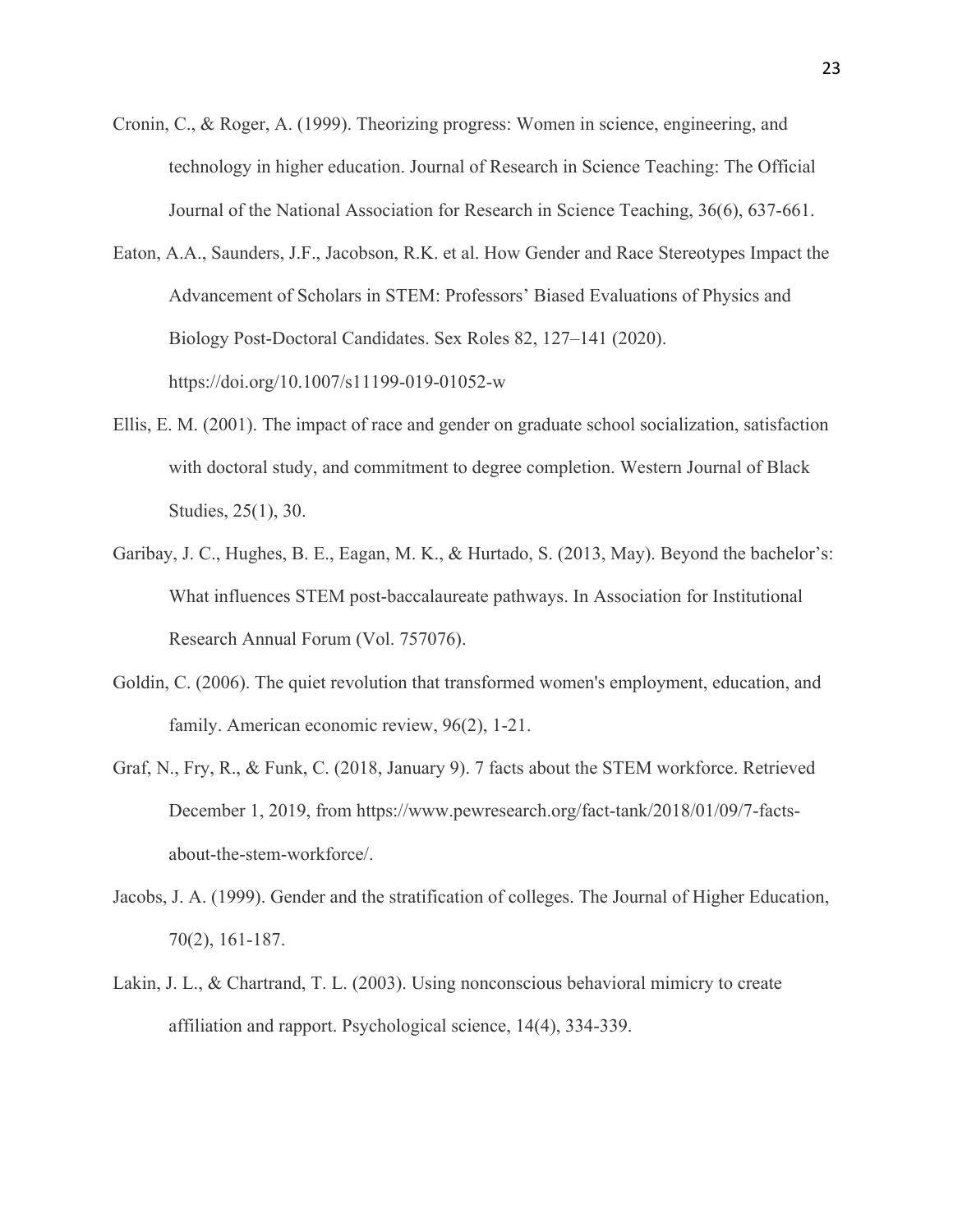- Lawson, K. M. (revise & resubmit). An examination of daily experiences of sexism and reactivity among women in U.S. male-dominated academic majors using experience sampling methodology. Manuscript submitted to Sex Roles.
- Lawson, K. M. (under review). Women's daily performance, enjoyment, and comfort in maledominated majors: The role of social interactions in classes. Manuscript submitted to Research in Higher Education.
- London, B., Rosenthal, L., Levy, S. R., & Lobel, M. (2011). The influences of perceived identity compatibility and social support on women in nontraditional fields during the college transition. Basic and Applied Social Psychology, 33(4), 304-321.
- Mercurio, Z. A. (2019). The Lived Experience of Meaningful Work in a Stigmatized Occupation: A Descriptive Phenomenological Inquiry (Doctoral dissertation, Colorado State University).
- Milem, J. F., & Berger, J. B. (1997). A modified model of college student persistence: Exploring the relationship between Astin's theory of involvement and Tinto's theory of student departure. Journal of college student development, 38(4), 387.
- Sax, L. J. (2001). Undergraduate science majors: Gender differences in who goes to graduate school. The Review of Higher Education, 24(2), 153-172.
- Sax, L. J. (1994). Retaining tomorrow's scientists: Exploring the factors that keep male and female college students interested in science careers. Journal of Women and Minorities in Science and Engineering, 1(1).
- Settles, I. H. (2004). When multiple identities interfere: The role of identity centrality. Personality and Social Psychology Bulletin, 30(4), 487-500.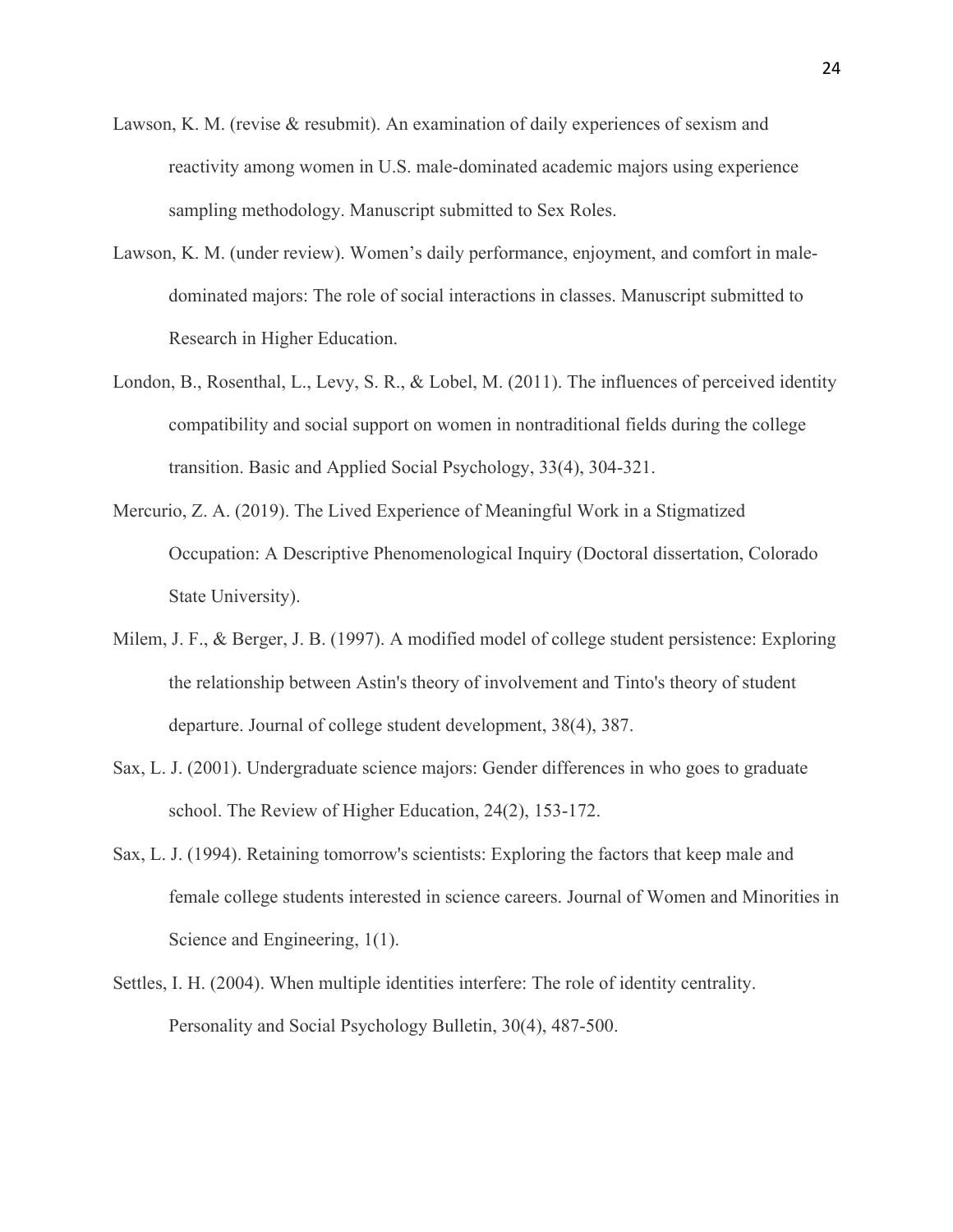- Sherman, D. K., & Cohen, G. L. (2006). The psychology of self-defense: Self-affirmation theory. Advances in experimental social psychology, 38, 183-242.
- Smith, T. W., & Son, J. (2014). Measuring occupational prestige on the 2012 general social survey. NORC at the University of Chicago.
- Steele, C. M., & Aronson, J. (1995). Stereotype threat and the intellectual test performance of African Americans. Journal of personality and social psychology, 69(5), 797.
- Steinberg, J. R., Okun, M. A., & Aiken, L. S. (2012). Calculus GPA and math identification as moderators of stereotype threat in highly persistent women. Basic and Applied Social Psychology, 34(6), 534-543.
- Walton, G. M., & Cohen, G. L. (2007). A question of belonging: race, social fit, and achievement. Journal of personality and social psychology, 92(1), 82.
- Walton, G. M., Cohen, G. L., Cwir, D., & Spencer, S. J. (2012). Mere belonging: The power of social connections. Journal of personality and social psychology, 102(3), 513.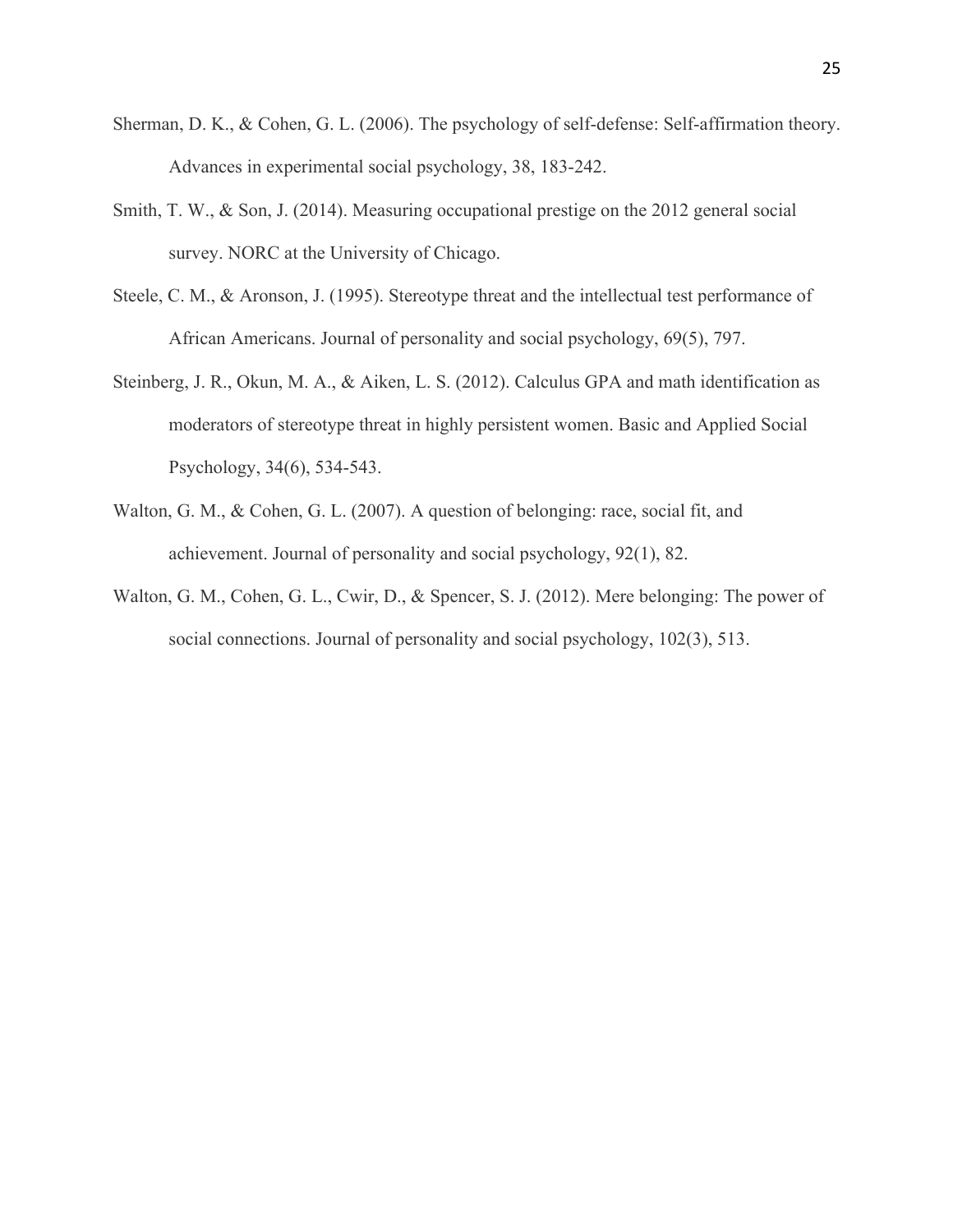Table 1 Participant demographics

|                                                    | <b>Total Sample</b> | Women in<br><b>MDMs</b> | Men in<br><b>MDMs</b> | Women in<br><b>GNMs</b> |
|----------------------------------------------------|---------------------|-------------------------|-----------------------|-------------------------|
|                                                    | $(N = 120)$         | $(N = 40)$              | $(N = 40)$            | $(N = 40)$              |
|                                                    |                     |                         |                       |                         |
| Year in School                                     |                     |                         |                       |                         |
| Freshman                                           | 29 (24.17%)         | $4(10.00\%)$            | 11 (27.50%)           | 14 (35.00%)             |
| Sophomore                                          | 25 (30.83%)         | $7(17.50\%)$            | 11 (27.50%)           | $7(17.50\%)$            |
| Junior                                             | 36 (30.00%)         | 17 (42.50%)             | $9(22.50\%)$          | $10(25.00\%)$           |
| Senior                                             | 30 (25.00%)         | 12 (30.00%)             | $9(22.50\%)$          | $9(22.50\%)$            |
| Race/Ethnicity                                     |                     |                         |                       |                         |
| White                                              | 95 (79.83%)         | 29 (72.50%)             | 37 (92.50%)           | 29 (74.36%)             |
| <b>Black</b>                                       | 14 (11.76%)         | $7(17.50\%)$            | $0(0.00\%)$           | 7(17.95%)               |
| Hispanic                                           | $4(3.36\%)$         | $2(5.00\%)$             | $1(2.50\%)$           | $1(2.56\%)$             |
| Asian                                              | 3(2.52%)            | $1(2.50\%)$             | $0(0.00\%)$           | $2(5.13\%)$             |
| Mixed Race                                         | $2(1.68\%)$         | $1(2.50\%)$             | $1(2.50\%)$           | $0(0.00\%)$             |
| Other                                              | $1(0.84\%)$         | $0(0.00\%)$             | $1(2.50\%)$           | $0(0.00\%)$             |
|                                                    |                     |                         |                       |                         |
| Male-Dominated Majors                              |                     |                         |                       |                         |
| <b>Computer Information Systems</b>                | 8(6.67%)            | $3(7.50\%)$             | $5(12.50\%)$          |                         |
| Computer Science                                   | 20 (16.67%)         | $8(20.00\%)$            | 12 (30.00%)           |                         |
| <b>Computer Technology</b>                         | $6(5.00\%)$         | $2(5.00\%)$             | $4(10.00\%)$          |                         |
| <b>Construction Management</b>                     | $6(5.00\%)$         | $2(5.00\%)$             | $4(10.00\%)$          |                         |
| Economics                                          | $6(5.00\%)$         | $3(7.50\%)$             | $3(7.50\%)$           |                         |
| Finance                                            | 20 (16.67%)         | $12(30.00\%)$           | $8(20.00\%)$          |                         |
| Industry and Technology                            | $1(0.83\%)$         | $1(2.50\%)$             | $0(0.00\%)$           |                         |
| Logistics Supply Chain Management                  | $1(0.83\%)$         | $1(2.50\%)$             | $0(0.00\%)$           |                         |
| Music Media Production                             | 5(4.17%)            | $2(5.00\%)$             | $3(7.50\%)$           |                         |
| Physics                                            | 2(1.67%)            | $1(2.50\%)$             | $1(2.50\%)$           |                         |
| Sport Administration                               | 5(4.17%)            | $5(12.50\%)$            | $0(0.00\%)$           |                         |
|                                                    |                     |                         |                       |                         |
| Gender-Neutral Majors                              |                     |                         |                       |                         |
| Architecture                                       | $1(0.83\%)$         |                         |                       | $1(2.50\%)$             |
| <b>Business Administration</b>                     | 8(6.67%)            |                         |                       | $8(20.00\%)$            |
| Chemistry                                          | $1(0.83\%)$         |                         |                       | $1(2.50\%)$             |
| Criminal Justice Criminology                       | $6(5.00\%)$         |                         |                       | $6(15.00\%)$            |
| <b>Exercise Science</b>                            | $6(5.00\%)$         |                         |                       | $6(15.00\%)$            |
| History                                            | 2(1.67%)            | $\bullet$               | $\bullet$             | $2(5.00\%)$             |
| <b>International Business</b>                      | $1(0.83\%)$         |                         |                       | $1(2.50\%)$             |
| Landscape Architecture                             | 2(1.67%)            |                         |                       | $2(5.00\%)$             |
| Marketing                                          | $4(3.33\%)$         |                         |                       | $4(10.00\%)$            |
| Natural Resources Environmental                    | $1(0.83\%)$         |                         |                       | $1(2.50\%)$             |
| Management                                         |                     |                         |                       |                         |
| <b>Political Science</b>                           | $1(0.83\%)$         |                         |                       | $1(2.50\%)$             |
| Predental Preparation                              | $1(0.83\%)$         |                         |                       | $1(2.50\%)$             |
| Teaching Major in Social Studies                   | $3(2.50\%)$         |                         |                       | $3(7.50\%)$             |
| Teaching Major Music Education:<br>Voice & General | $3(2.50\%)$         |                         |                       | $3(7.50\%)$             |

*Note.* Frequencies (percent of the sample described in the column) reported. Results of chi-square analyses indicate that groups do not significantly differ in year in school or race/ethnicity. Reprinted from Lawson, K. M. (in press). An examination of daily experiences of sexism and reactivity among women in U.S. male-dominated academic majors using experience sampling methodology. Manuscript accepted for publication at Sex Roles. doi:10.1007/s11199-020-01135-z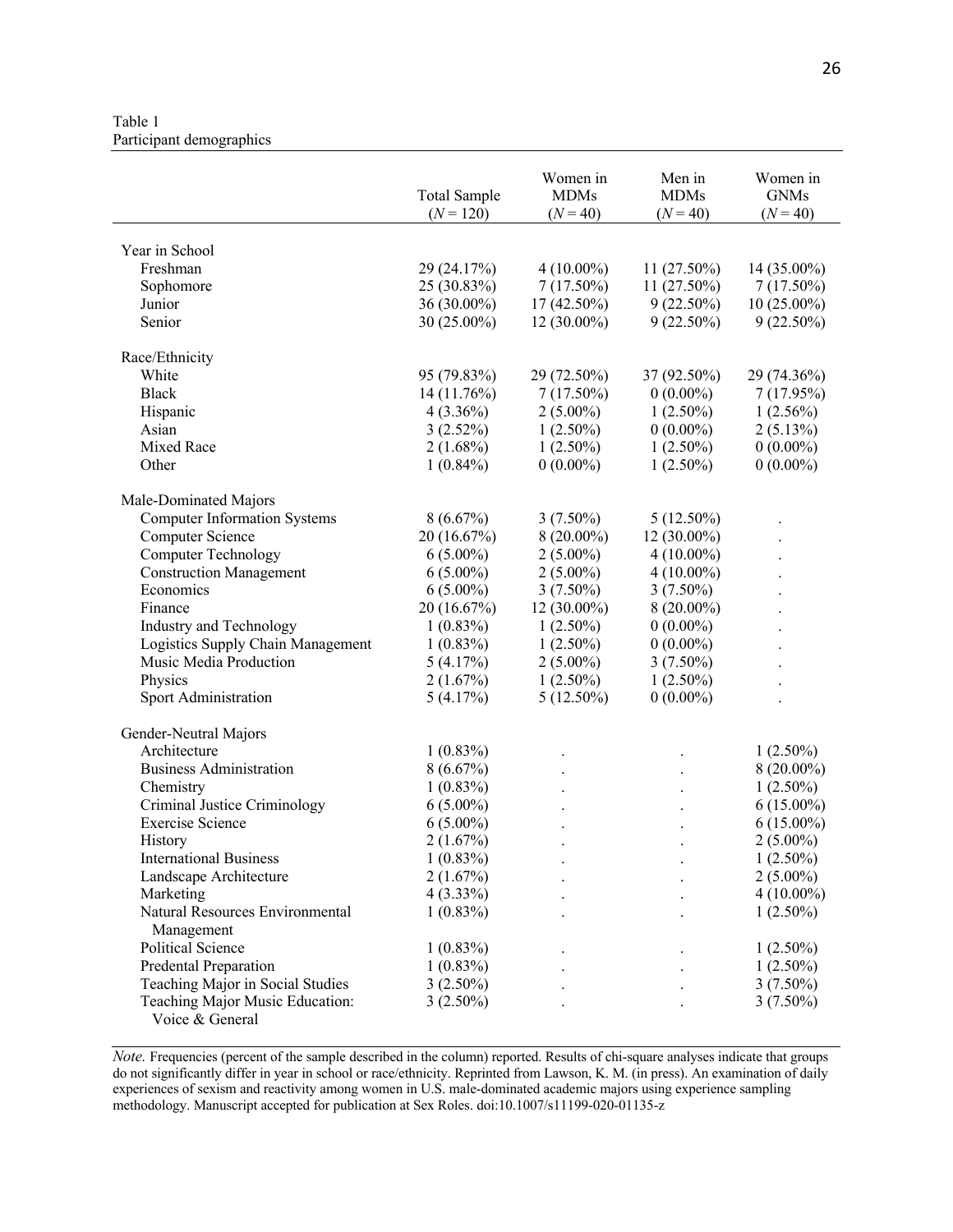# *Frequencies and Descriptive Statistics*

|                                        | Frequency   | Mean | Standard<br>Deviation |
|----------------------------------------|-------------|------|-----------------------|
|                                        |             |      |                       |
| Perceived Identity Compatibility (PIC) |             | 5.03 | 1.17                  |
| <b>Highest Expected Degree</b>         |             | 3.57 | 0.70                  |
| No degree                              | $0(0\%)$    |      |                       |
| Associates degree                      | $1(0.80\%)$ |      |                       |
| Bachelors degree                       | 63 (52.50%) |      |                       |
| Masters degree                         | 43 (35.80%) |      |                       |
| Professional degree (PhD, MD, etc.)    | 13 (10.80%) |      |                       |
| <b>NORC</b> Occupational Prestige      |             | 5.72 | 0.68                  |
|                                        |             |      |                       |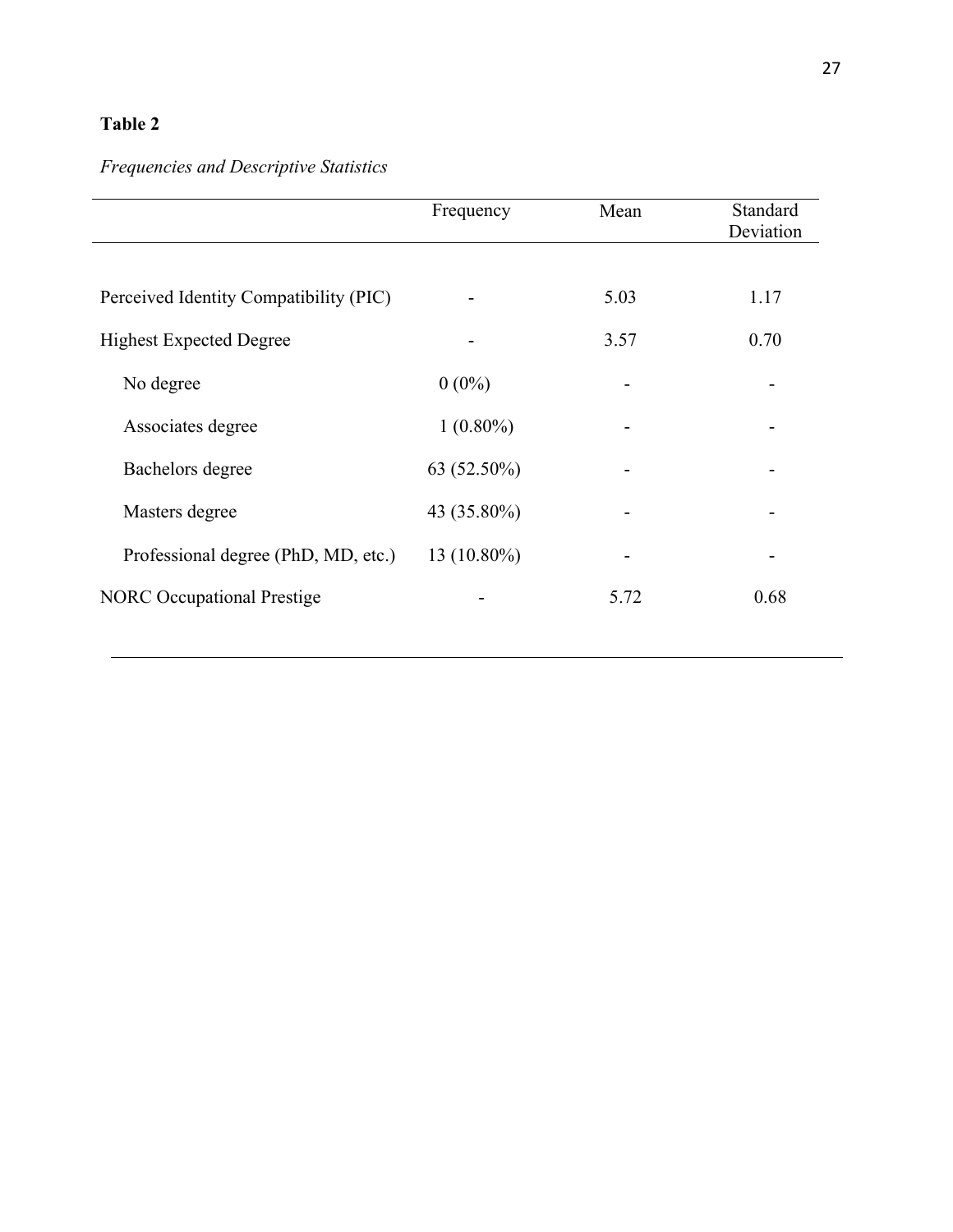## *Mean (SD) of Study Variables by Group*

|                                             | Women in MDM Men in MDM |                  | Women in GNM      |
|---------------------------------------------|-------------------------|------------------|-------------------|
| Perceived Identity Compatibility (Mean, SD) | $4.50(1.03)^a$          | 5.75 $(.97)^{b}$ | $4.84(1.14)^a$    |
| Highest Expected Degree (Mean, SD)          | $3.80$ $(.72)^a$        | $3.20(.52)^{b}$  | $(3.70)(.68)^{b}$ |
| NORC Occupational Prestige (Mean, SD)       | $5.75$ $(.75)^a$        | $5.62$ $(.52)^a$ | $5.79$ $(.76)^a$  |

*Note.* Significant group differences in mean level scores are indicated by superscript letters.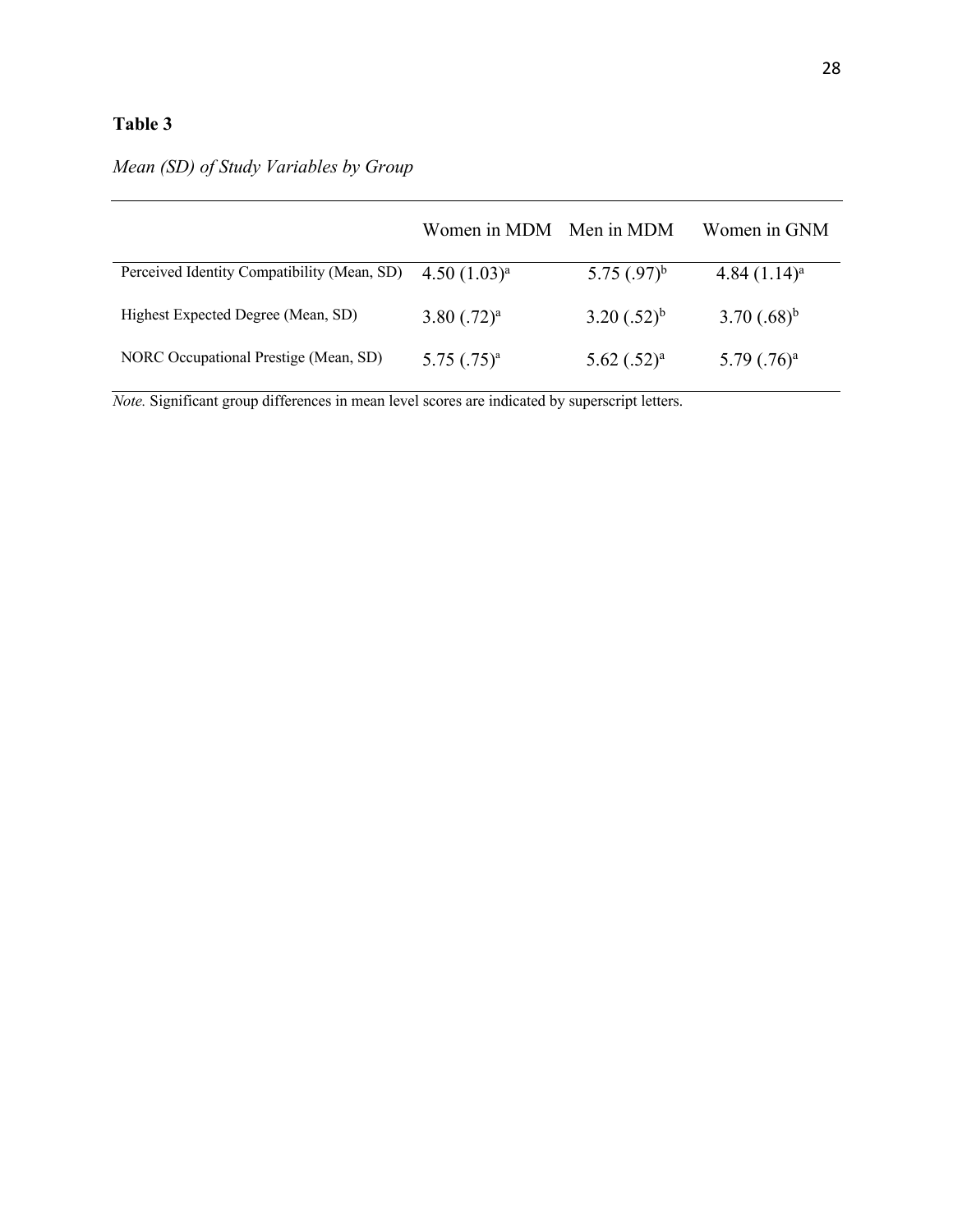|               | Beta $(B)$ | Standard Error (SE) | Probability $(p)$ |
|---------------|------------|---------------------|-------------------|
| Intercept     | 5.64       | .12                 | $\leq .01$        |
| PIC, centered | $-.20$     | .11                 | .059              |
| mMDM          | $-.10$     | .18                 | .59               |
| wGNM          | .15        | .16                 | .36               |
| PIC*mMDM      | .32        | .15                 | .04               |
| PIC*wGNM      | .17        | .14                 | .24               |

*Multiple Regression, with NORC prestige score as dependent variable*

*Note.* Dummy coding was used; mMDM:  $0 =$  not a man in a MDM, i.e., wMDM or wGNM,  $1 =$  man in a MDM and wGNM:  $0 =$  not a woman in GNM, i.e., mMDM or wMDM,  $1 =$  wGNM.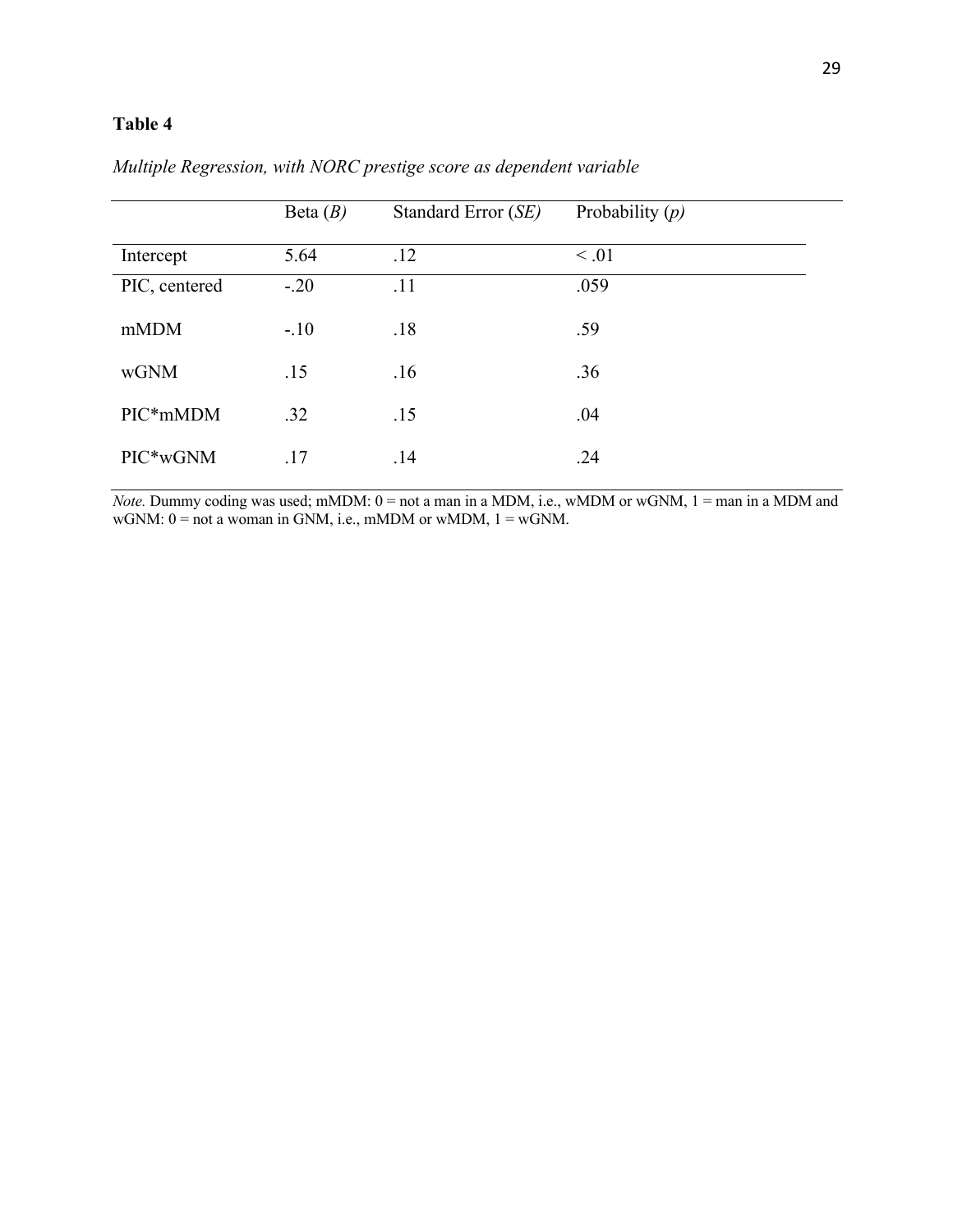|               | Beta $(B)$ | Standard Error (SE) | Probability $(p)$ |
|---------------|------------|---------------------|-------------------|
| Intercept     | 3.78       | .12                 | $\leq .01$        |
| PIC, centered | $-.05$     | .10                 | .64               |
| mMDM          | $-.05$     | .17                 | $\leq .01$        |
| wGNM          | $-.60$     | .16                 | .60               |
| PIC*mMDM      | .08        | .15                 | .60               |
| PIC*wGNM      | < 01       | .14                 | .98               |

*Multiple Regression predicting highest expected degree*

*Note.* Dummy coding was used; mMDM:  $0 =$  not a man in a MDM, i.e., wMDM or wGNM,  $1 =$  man in a MDM and  $wGNM: 0 = not a woman in GNM, i.e., mMDM or wMDM, 1 = wGNM.$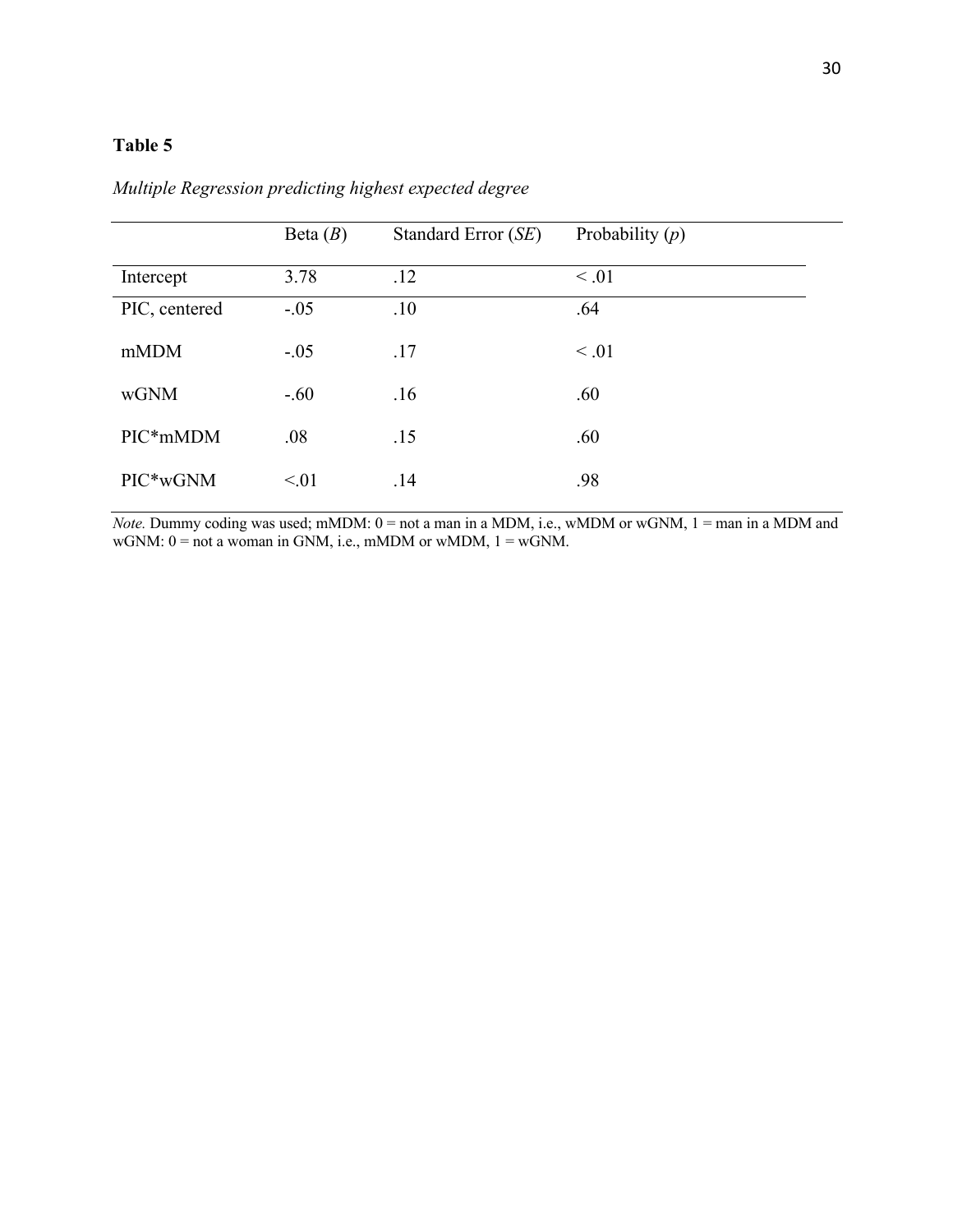### **Figure 1**



*Interaction Effects Estimated Via Regression Analysis*

*Note.* Two-way linear interaction effects estimated via regression analysis of NORC prestige score and PIC score between three groups.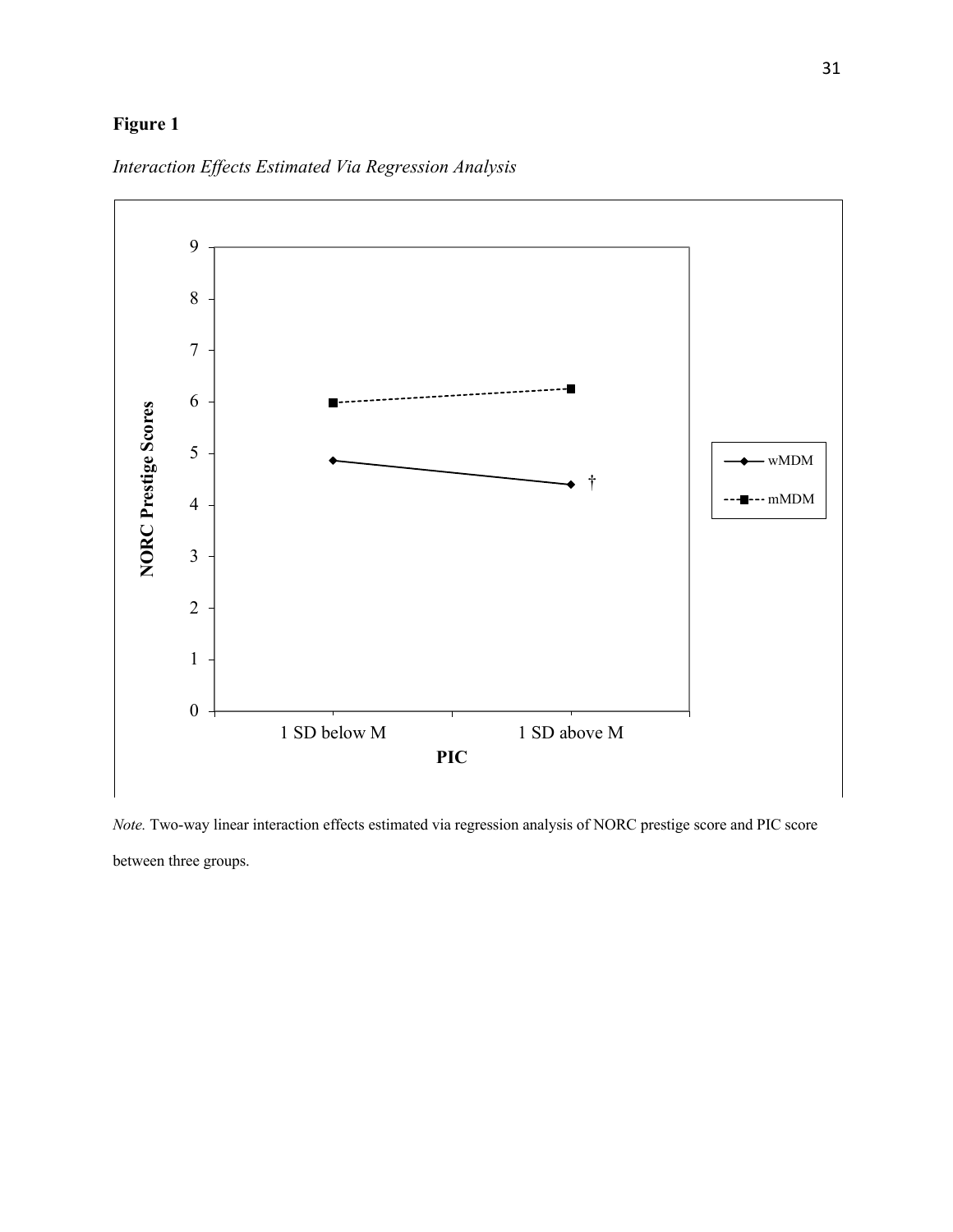### **Appendix A**

| <b>Item Text</b>                            | <b>Reverse-Coded</b>            |
|---------------------------------------------|---------------------------------|
| I don't think that my gender will affect    |                                 |
| how others view me in my major.             |                                 |
| I don't think that my gender will affect    |                                 |
| how well I do in my major.                  |                                 |
| I think my gender and my major are very     |                                 |
| compatible.                                 |                                 |
| I think I may experience difficulties in my | RPIC4 = $(1=7)$ $(2=6)$ $(3=5)$ |
| major because of my gender.                 | $(4=4) (5=3) (6=2) (7=1)$       |
| I think my gender will be an important      | RPIC5 = $(1=7)$ $(2=6)$ $(3=5)$ |
| factor in the type of career I decide to    | $(4=4) (5=3) (6=2) (7=1)$       |
| pursue.                                     |                                 |
| I don't think I would pursue certain fields |                                 |
| because of my gender.                       | RPIC6 = $(1=7)$ $(2=6)$ $(3=5)$ |
|                                             | $(4=4)$ $(5=3)$ $(6=2)$ $(7=1)$ |

## *Perceived Identity Compatibility between Gender and Major*

#### **ITEM SCALE**

- 7-point Likert Scale
- 1 = Strongly Disagree
- $2$  = Disagree
- 3 = Somewhat disagree
- $4$  = Neither agree nor disagree
- 5 = Somewhat agree
- $6 = \text{Agree}$
- $7 =$ Strongly agree

#### **SCORING OF SCALE**

A mean score of all 6 items is computed to create a composite measure of perceived compatibility between gender and major.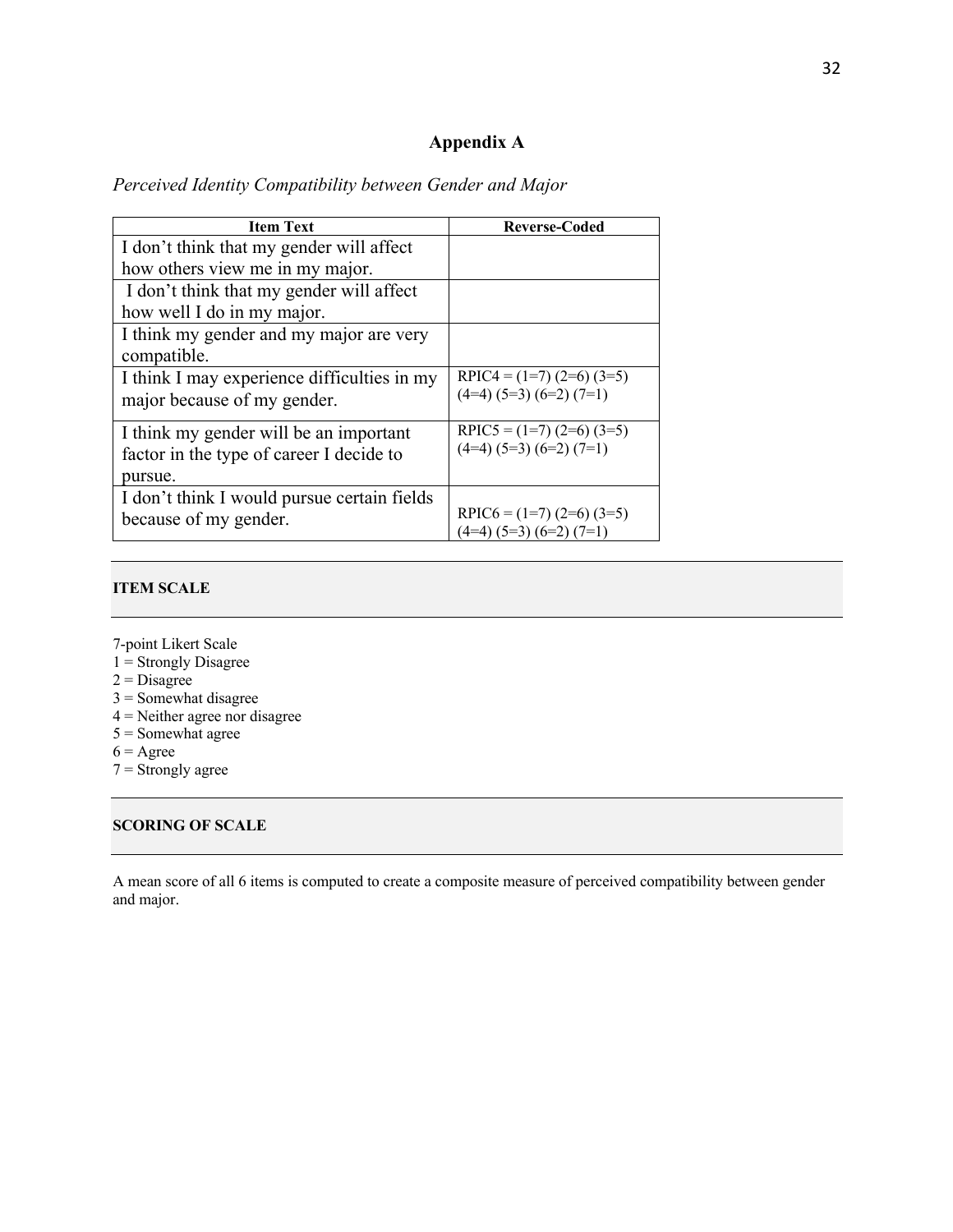## **Appendix B**

## *Career Aspirations*

| <b>Item Text</b>                                     | <b>Response Options</b>                                                                                                                                                 |
|------------------------------------------------------|-------------------------------------------------------------------------------------------------------------------------------------------------------------------------|
|                                                      |                                                                                                                                                                         |
| What is your desired<br>occupation?                  | open-ended                                                                                                                                                              |
| What is the highest<br>degree you expect to<br>earn? | $1 =$ You don't expect to earn a degree<br>$2 =$ Associates degree<br>$3 =$ Bachelor's degree<br>$4$ = Master's degree<br>$5$ = Professional degree (PhD, MD, JD, etc.) |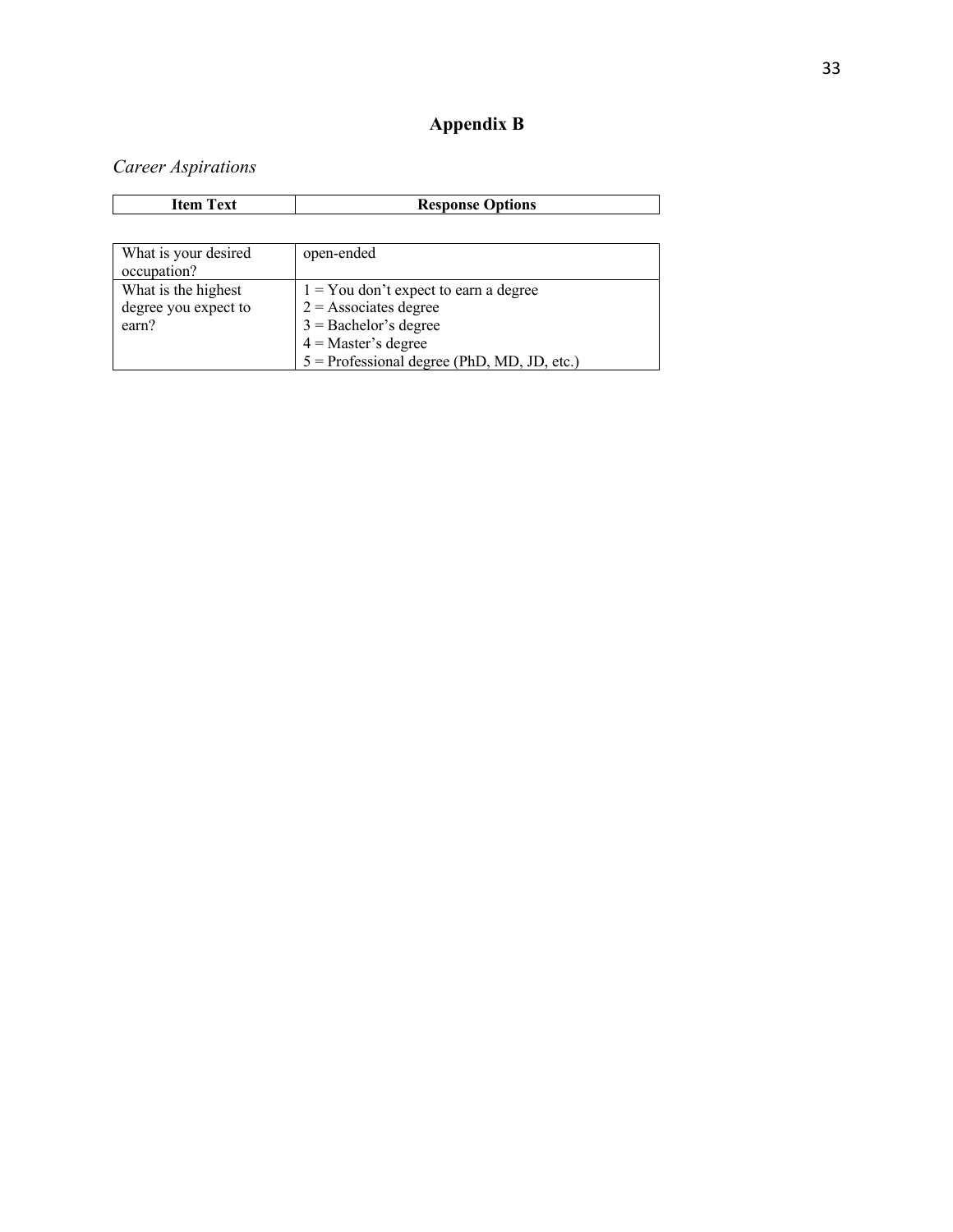

Office of Research Integrity Institutional Review Board (IRB) 2000 University Avenue Muncie, IN 47306-0155 Phone: 765-285-5052 Email: orihelp@bsu.edu

| DATE:                   | December 23, 2019                                                                                                  |
|-------------------------|--------------------------------------------------------------------------------------------------------------------|
| TO:                     | Viveka Melo, None                                                                                                  |
| FROM:                   | <b>Ball State University IRB</b>                                                                                   |
| RE:                     | IRB protocol # 1531172-1                                                                                           |
| TITLE:                  | Perceived Identity Compatibility and Expected Post-Undergraduate<br>Achievement for Women in Male-Dominated Majors |
| <b>SUBMISSION TYPE:</b> | New Project                                                                                                        |
| DECISION:               | APPROVED                                                                                                           |
| <b>PROJECT STATUS:</b>  | <b>EXEMPT</b>                                                                                                      |
| <b>DECISION DATE:</b>   | December 23, 2019                                                                                                  |
| <b>REVIEW TYPE:</b>     | <b>Exempt Review</b>                                                                                               |

The designated reviewer for the Institutional Review Board (IRB) reviewed your protocol and determined the procedures you have proposed are appropriate for exemption under the federal regulations. As such, there will be no further review of your protocol, and you are cleared to proceed with the procedures outlined in your protocol. As an exempt study, there is no requirement for continuing review. Your protocol will remain on file with the IRB as a matter of record. All research under this protocol must be conducted in accordance with the approved submission and in accordance with the principles of the Belmont Report.

#### **Exempt Categories:**

| Category 1: Research conducted in established or commonly accepted educational settings,<br>that specifically involves normal educations practices that are not likely to adversely impact<br>students' opportunity to learn required educational content or the assessment of educators<br>who provide instruction. This includes most research on regular and special education<br>instructional strategies, and research on the effectiveness of or the comparison among<br>instructional techniques, curricula, or classroom management methods. |
|------------------------------------------------------------------------------------------------------------------------------------------------------------------------------------------------------------------------------------------------------------------------------------------------------------------------------------------------------------------------------------------------------------------------------------------------------------------------------------------------------------------------------------------------------|
| <b>Category 2:</b> Research that only includes interactions involving educational test (cognitive,<br>diagnostic, aptitude, achievement), survey procedures, interview procedures, or observation<br>of public behavior (including visual or auditory recording) if at least one of the following<br>criteria is met: (i) The information obtained is recorded by the investigator in such a manner<br>that the identity of the human subjects cannot readily be ascertained, directly or through                                                    |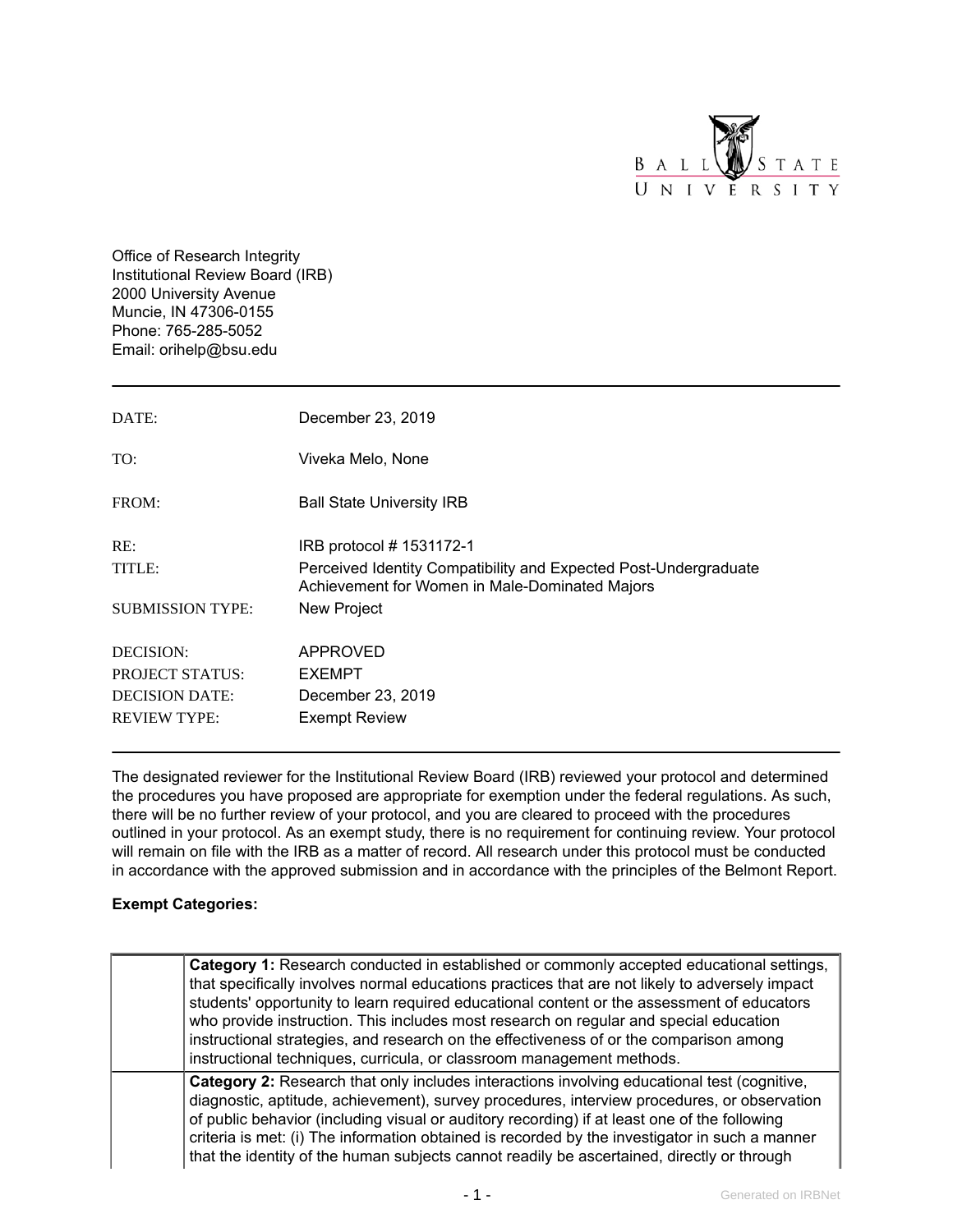|   | identifiers linked to the subjects; (ii) Any disclosure of the human subjects' responses outside<br>the research would not reasonably place the subjects at risk of criminal or civil liability or be<br>damaging to the subjects' financial standing, employability, educational advancement, or<br>reputation; or (iii) The information obtained is recorded by the investigator in such a manner<br>that the identity of the humans subjects can readily be ascertained, directly or through<br>identifiers linked to the subjects, and an IRB conducts a limited IRB review to make the<br>determination required by 46.111(a)(7).                                                                                                                                                                                                                                                                                                                                                                                                                                                                                                                                                     |
|---|--------------------------------------------------------------------------------------------------------------------------------------------------------------------------------------------------------------------------------------------------------------------------------------------------------------------------------------------------------------------------------------------------------------------------------------------------------------------------------------------------------------------------------------------------------------------------------------------------------------------------------------------------------------------------------------------------------------------------------------------------------------------------------------------------------------------------------------------------------------------------------------------------------------------------------------------------------------------------------------------------------------------------------------------------------------------------------------------------------------------------------------------------------------------------------------------|
|   | Category 3: Research involving benign behavioral interventions in conjunction with the<br>collection of information from an adult subject through verbal or written responses (including<br>data entry) or audiovisual recording if the subject prospectively agrees to the intervention<br>and information collection and at least one of the following criteria is met: (A) The information<br>obtained is recorded by the investigator in such a manner that the identity of human subjects<br>cannot be readily ascertained, directly or through identifiers linked to the subjects; (B) Any<br>disclosure of the human subjects' responses outside the research would not reasonably<br>place the subjects at risk of criminal or civil liability or be damaging to the subjects' financial<br>standing, employability, educational advancement, or reputation; or (C) The information<br>obtained is recorded by the investigator in such a manner that the identity of the human<br>subjects can be readily ascertained, directly or through identifiers linked to the subjects, and<br>an IRB conducts a limited IRB review to make the determination required by $46.111(a)(7)$ . |
| X | Category 4: Secondary research for which consent is not required.                                                                                                                                                                                                                                                                                                                                                                                                                                                                                                                                                                                                                                                                                                                                                                                                                                                                                                                                                                                                                                                                                                                          |
|   | Category 5: Research and demonstration projects that are conducted or supported by a<br>Federal department or agency, or otherwise subject to the approval of department or agency<br>heads, and that are designed to study, evaluate, improve, or otherwise examine public benefit<br>or service programs, including procedures for obtaining benefits or services under those<br>programs, possible changes in or alternatives to those programs or procedures, or possible<br>changes in methods or levels of payment for benefits or services under those programs.                                                                                                                                                                                                                                                                                                                                                                                                                                                                                                                                                                                                                    |
|   | Category 6: Taste and food quality evaluation and consumer acceptance studies, (i) if<br>wholesome foods without additives are consumed or (ii) if a food is consumed that contains a<br>food ingredient at or below the level found to be safe, by the Food and Drug Administration or<br>approved by the Environmental Protection Agency or the Food Safety and Inspection Service<br>of the U.S. Department of Agriculture.                                                                                                                                                                                                                                                                                                                                                                                                                                                                                                                                                                                                                                                                                                                                                             |
|   | Category 7: Storage or maintenance for secondary research for which broad consent<br>is required: Storage or maintenance of identifiable private information or identifiable<br>biospecimens for potential secondary research use if an IRB conducts a limited IRB review<br>and makes the determinations required by 46.111(a)(8).                                                                                                                                                                                                                                                                                                                                                                                                                                                                                                                                                                                                                                                                                                                                                                                                                                                        |
|   | <b>Category 8:</b> Secondary research for which broad consent is required: Research involving<br>the use of identifiable private information or identifiable biospecimens for secondary research<br>use, if the following criteria are met: (1)Broad consent for the storage, maintenance, and<br>secondary research use of the identifiable private information or identifiable biospecimens<br>was obtained in accordance with §46.116(a)(1) through (4), (a)(6), and (d); (2) Documentation<br>of informed consent or waiver of documentation of consent was obtained in accordance with<br>§46.117; and (3) An IRB conducts a limited IRB review and makes the determination required<br>by §46.111(a)(7) and makes the determination that the research to be conducted is within<br>the scope of the broad consent referenced in paragraph $(d)(8)(i)$ of this section; and (iv) The<br>investigator does not include returning individual research results to participants as part of the<br>study plan. Note: This provision does not prevent an investigator from abiding by any legal<br>requirements to return individual research results.                                      |

#### **Ball State Specific Exempt Categories**

**Category 9:** Research involving publicly observable online behavior. Any online behavior that requires a person's permission to access is considered private and does not fall under this category. Information that cannot be accessed by the general population would also be considered private.